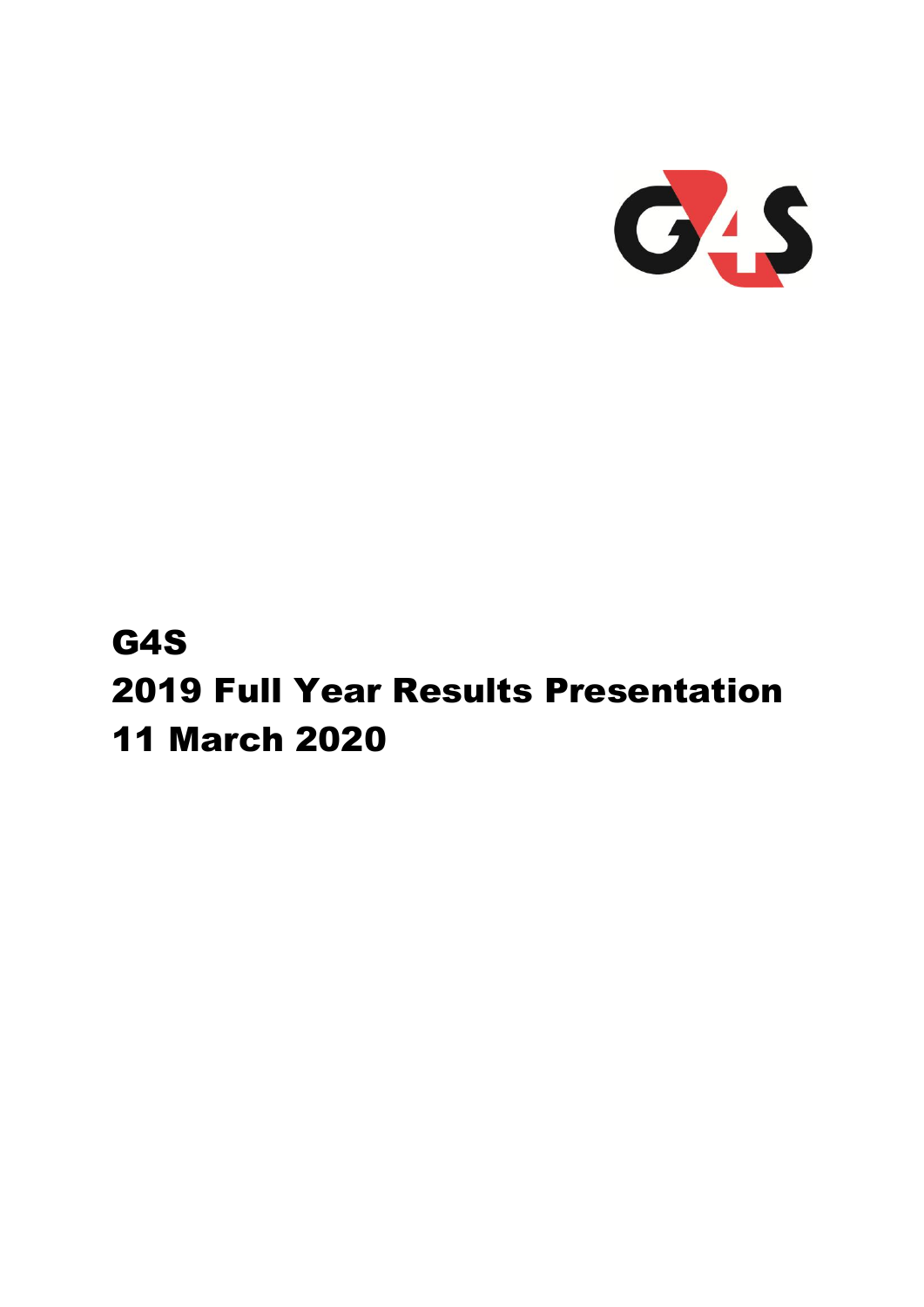### **G4S**

**Ashley Almanza, Chief Executive Officer Tim Weller, Chief Financial Officer Helen Parris, Director of Investor Relations**

**Questions From Robert Plant, Panmure Gordon Andy Grobler, Credit Suisse David Roux, Bank of America Sylvia Barker, JP Morgan Edward Stanley, Morgan Stanley Steven Goulden, Deutsche Bank Bartek Pastwa, Schroders Paul Checketts, Barclays Chirag Vadhia, HSBC Stuart Gatley, Estate Investments Kean Marden, Jefferies Nick Kissack, Schroders**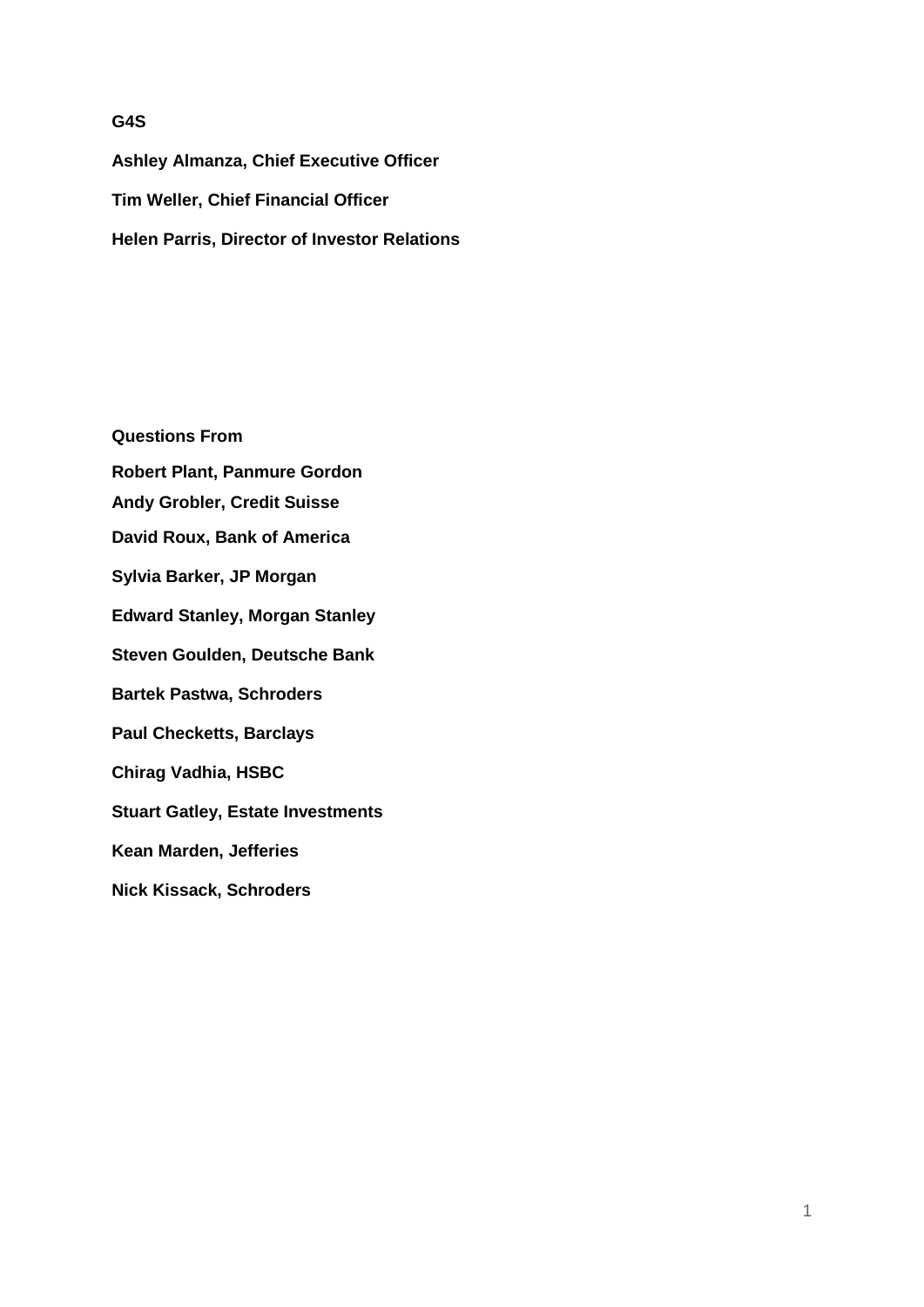### *Introduction & Highlights*

### **Ashley Almanza, Chief Executive Officer**

Good morning everyone. I think we have a large number of people joining remotely because of the current concerns around Coronavirus, so welcome to the brave souls who've come to the London Stock Exchange and welcome to everyone joining online.

I'm Ashley Almanza, the Chief Executive and with me today is Tim Weller, our Chief Financial Officer. And we also have Helen Parris, our Director of Investor Relations, and Helen will be also available to take questions via email which we'll then do our best to answer.

We have as usual a presentation lasting about 30 to 40 minutes this morning and then we'll have plenty of time for Q&A afterwards. And we'll be able to take questions not only by email but directly to the Operator if you're attending through our broadcast service.

So before we get started let me draw your attention to the legal disclaimer in your slide pack and ask you to pay careful attention to that disclaimer please.

Our agenda - we will kick-off with Highlights and the Outlook. I'll hand over to Tim for the financial review and then we'll return to provide a strategy update. We'll wrap up and as I said, have plenty of time for Q&A afterwards.

So going directly to the Highlights for 2019, I hope by now you'll have seen our release. We posted revenues of £7.7bn, which is a growth of 4.7% or 4.2% on an organic basis. Secure Solutions was 4.4%. Organic growth and Cash Solutions came in at 2.9%.

Within that Cash Solutions number, Retail Cash Solutions in North America continued to deliver a very strong performance, revenues up 29%. And for our Retail Technologies as a whole, which include not only our North American business but also Deposita in South Africa which sells Retail Solutions across Africa and Asia and now starting to sell those services into Europe. Combined with North America our Retail Technology Solutions revenues rose by 18%.

Profit before interest and tax was £501m, which was exactly in line with the previous year. And we continued in 2019 to increase our investment in both sales and marketing and also in growing our technology capability in the Group, which we believe will offer great opportunities to enhance both our growth and our profitability in the future.

Operating cash flow was £633m, up 9% on the previous year.

Earnings came in at £263m, slightly up on the previous year as lower interest charges which flowed from the refinancing programme that we set up several years ago. Tim, Nigel and the rest of the team I think have done a terrific job. And we have lower interest charges, but those have been almost entirely offset by a higher tax rate.

With a view to the outlook, the Board has recommended a dividend of 6.11p per share bringing the full year dividend to 9.07p per share representing on an underlying basis cover of 1.75 times.

The Board intends to maintain the dividend at 9.07p per share going forward until we reach cover of two times after which we will resume a progressive dividend policy.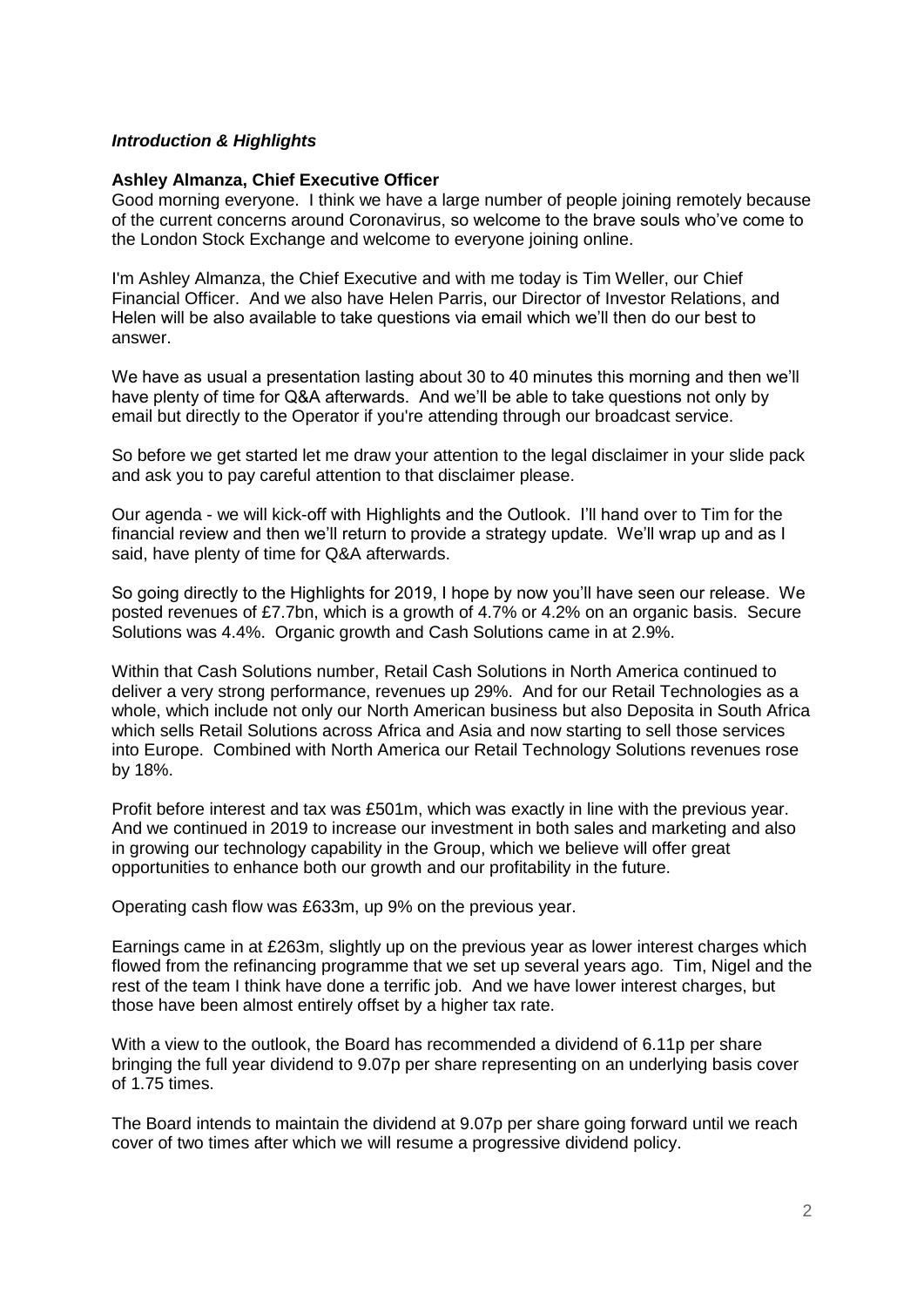Last but by no means least, health & safety. As you all know, G4S operates in industries which are inherently hazardous. This is not something that is specific just to G4S. When you're delivering security services you face not only the conventional hazards of road traffic safety, but unfortunately our staff and the industries' staff come under regular and often quite violent attack and we have invested heavily over the last five years in mitigating that risk.

All of our programmes are having a positive effect. We track a number of important KPIs; those are all trending in the right direction. And most importantly of course, we focus on reducing fatalities in our industry. We collaborate with our competitors on this, so this is an industry-wide effort and I think we can lay claim to leading the industry in this area.

In 2019 we saw a further 17% reducing in work-related fatalities, which represents a 59% reduction since 2013.

We travelled a very long way on our health & safety journey, and I'd like to thank all of my colleagues who've made a massive contribution to the progress that we've made. We know that we have some way to go on this journey. But I'm confident that with the skill and energy and commitment that our colleagues have shown so far, we will continue to make good progress.

Now, we've also been a making a very important journey in transforming G4S and I'd like to now turn to that.

Two weeks ago we announced a very important milestone in the execution of our corporate strategy, and that was at the disposal of the majority of our conventional Cash businesses.

That gives us great confidence in the future growth and profitability of our company. And the reasons for that I think are clear, that transaction will enable us to greatly increase our execution focus. We're exiting mature capital-intensive Cash businesses and we're directing management's effort, energy and focus and our investment programme onto growing our Security and Technology businesses, which we believe offer great opportunity for both growth and profitability.

We will have a simplified organisation structure, and that in addition to the programmes already launched will give us the opportunity to extract further efficiencies of around £15m to £20m per annum. And we'll be executing our strategy within a strengthened financial framework setting a goal of net debt to EBITDA of two to two and half times.

Now the shape of the refocused Group I think can be seen clearly on our next slide. This is on a pro forma 2019 basis. And you can see that on that basis fully 96% of the Group's revenues came from Security or Technology related services in 2019 with 4% coming from our mature and ex-growth Cash businesses. This obviously has very important implications for future profitability and growth.

Our well-established franchise in Security Services, so typically Manned and Mobile Guarding represents 81% of our revenues, offering margins of around 5% to 6% and growth potential of 4% to 6%.

The investment we've been making in Risk Consulting and Security Technology is now expressed in 11% of the Group's total revenues coming from those services. And they offer higher margins and we believe higher growth opportunities.

We're leveraging that capability now to reach into our blue-chip customer base and around 47% of our revenues today come from customer accounts where the customer has crossed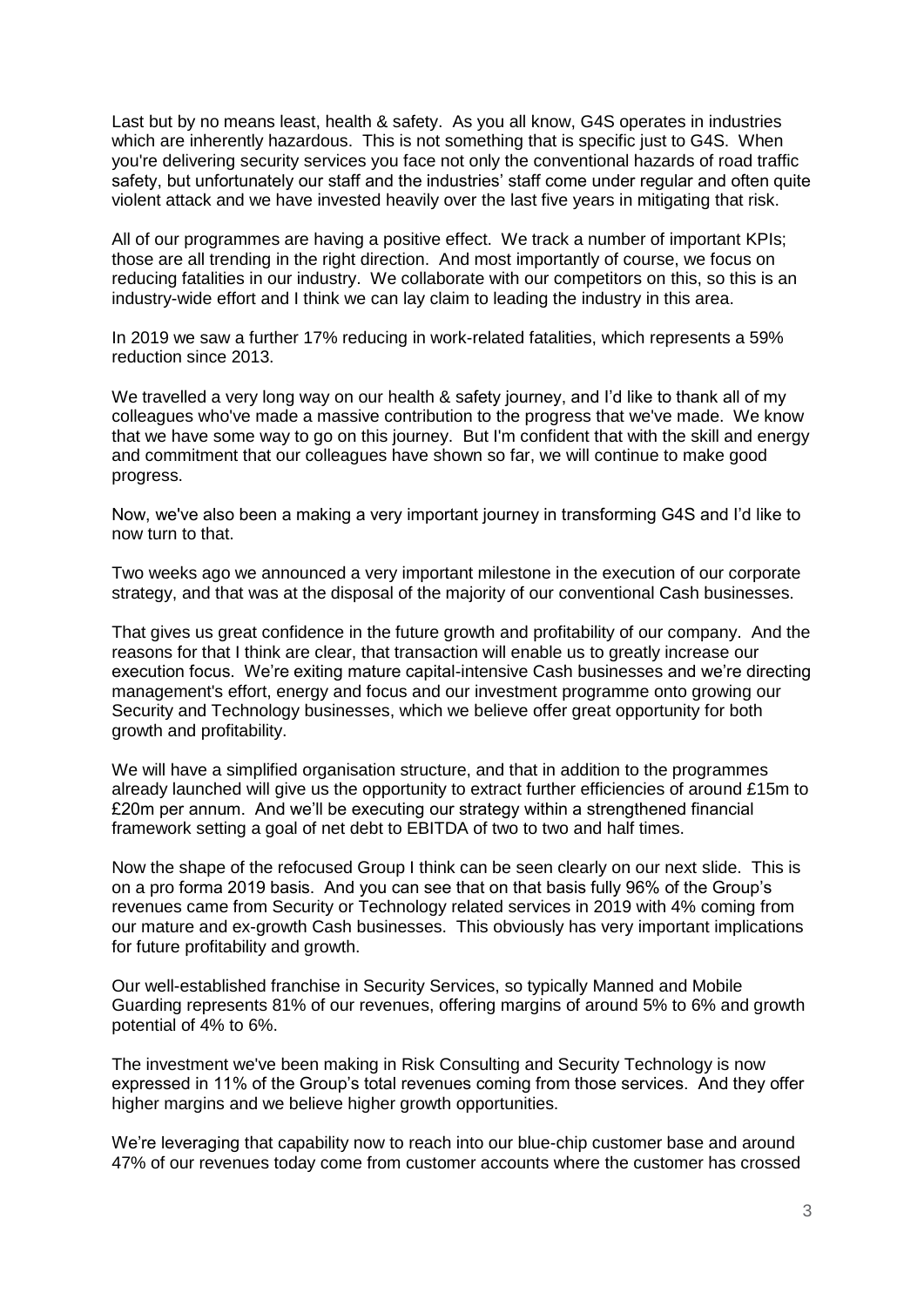the threshold and is using some of the technology that we're offering. And that's being driven off our capability, the 11% of our revenues.

Retail Technology Solutions has been the fastest growing business measured in both revenue and profit terms in our company for some time. Offering margins of 10% to 15%, that is after - remember this is a growing business so those margins today are after deducting sales and marketing and product development expense, we continue to invest in developing those products, and that is offering us further growth opportunities.

We see strong growth potential. In fact we have grown much faster than 14% to 16% in recent years, but as that business gets scale and we look ahead we think that that is a good ambition for the business.

So with the refocused business we now have clear strategic priorities addressing growth, profitability and free cash flow. And growth - of course we are going to continue to drive very hard to grow and extend our traditional services. We have a great franchise in offering traditional security services and it creates a platform into which we can sell our higher-value services.

So, driving organic growth in our core services remains a priority. And alongside that we will accelerate growth in Risk Consulting and Technology Solutions. That in turn gives us the opportunity to offer higher-value products and earn higher margins with a positive margin mix effect as we move through the planned period.

In addition to top-line priorities we will remain cost focused and deliver the efficiency programmes that we have announced. This year and next year we intend to deliver the existing programme of £10 million and the incremental programme of £15m to £20m.

And of course, we will remain very focused on cash flow. We had a good performance in 2019. We will look to sustain that as we move forward in order to increase our investment in our growth strategy and of course to support our dividend policy.

Before handing over to Tim, I'd like to now turn to the outlook. And of course we're meeting at a time when there is enormous near-term uncertainty about both the human and financial cost of Coronavirus.

We have had one reported case of Coronavirus infection in Singapore, and I'm pleased to say that our colleague is expected to make a speedy and full recovery. To date, the financial impact of Coronavirus has been immaterial, in fact negligible.

We're focused now on stepping up our health & safety programme providing employees with additional protection where they operate in areas that might expose them to Coronavirus.

We've launched a proactive communication programme, communicating frequently with employees about the risks and the precautions that they should take, and also reaching out to customers to help them with their business continuity planning and to make sure that our programme is synchronised with their programme. And of course we're talking to our suppliers in case they are affected by the virus.

We'll continue to update our business continuity plans and we will monitor the situation closely going forward. But as I said a moment ago, the impact to date has been immaterial on our Group.

Now, notwithstanding the near-term uncertainty caused by Coronavirus, we have good reasons to have confidence in the outlook for G4S.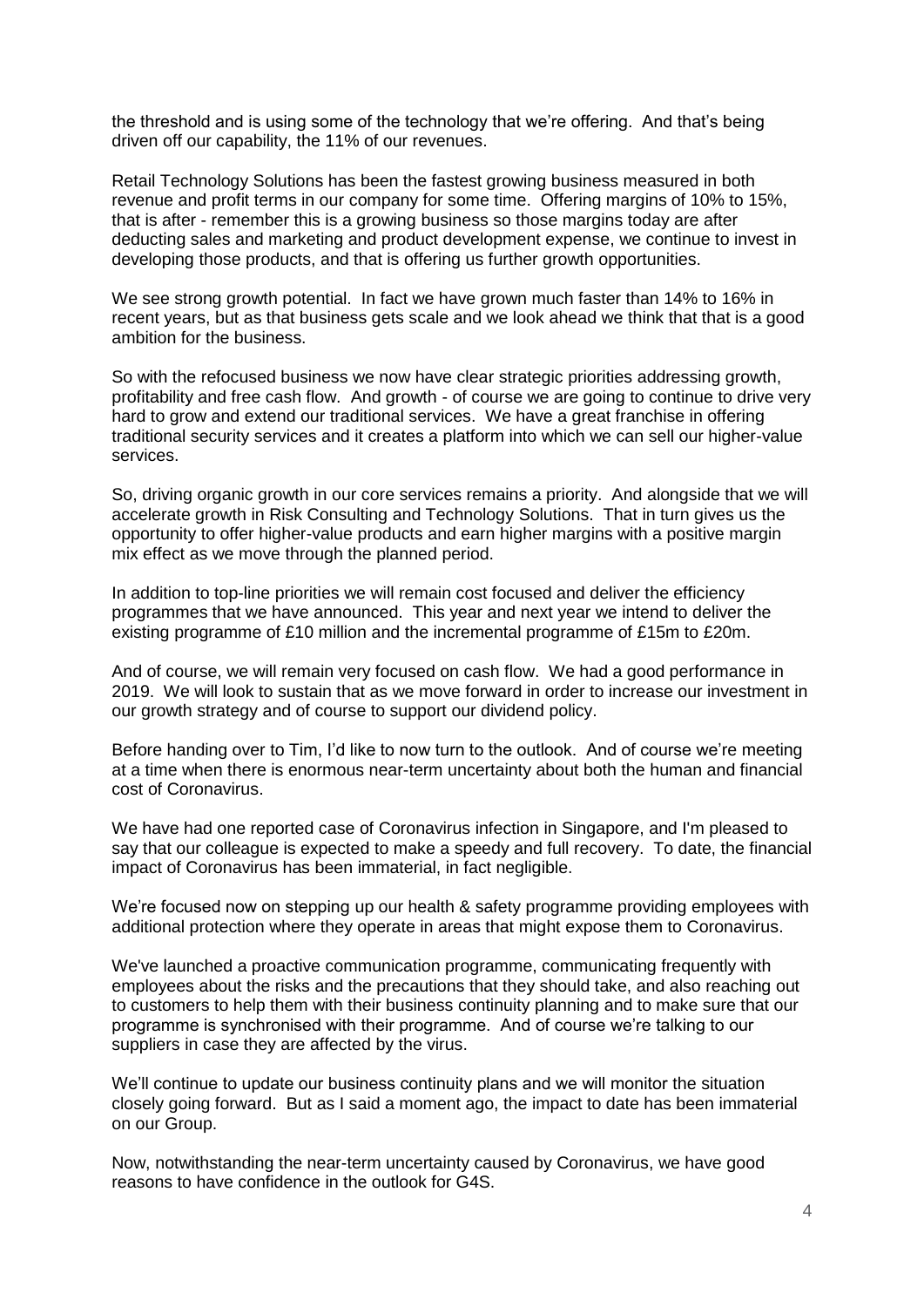Firstly, the long-term fundamentals of the security market are unchanged. This is a growth market and G4S has a leading - we would say the leading franchise in the global security market. That's reflected in our continued success in the marketplace. Last year we won new contracts of £1.5bn annual contract value, and we sustained our contract retention of around 90%.

Alongside that we see growing capability and traction in the marketplace with our technology enabled solutions. And as I mentioned a moment ago, we continue to be very focused on productivity. These elements taken together give us good reason to be confident in the outlook for G4S.

And on that note, I will hand over to Tim.

. . . . . . . . . . . . . . . . . . . . . . . . . . . . . . . . . . . . . . . . . . . . . . . . . . . . . . . . . . . . . .

## *Financial Review*  **Tim Weller, Chief Financial Officer**

Thanks, Ashley. Good morning everyone.

As Ashley's outlined, we've reported full year results with sustained revenue momentum, PBITA in line with 2018 and improved cash flow performance.

So, turning to the underlying results. Overall Group revenues are up by 4.7% to £7.7bn reflecting growth in the Secure Solutions businesses of 4.7% driven by strong growth in Africa, the Americas and Asia, and revenues marginally above last year in Europe and the Middle East.

Strong growth in Cash Technology up 18% overall and in North America in particular, which is up 29% combined with marginal growth in conventional Cash to result in Cash Solutions revenue growth of 4.6%.

PBITA was £501m in line with 2018 with a 1.7% reduction in Secure Solutions and a 3.9% increase in Cash Solutions.

In Secure Solutions incremental sales, marketing and Integrated Solutions development costs coupled with challenging market conditions in Latin America and lower revenues in the UK led to a £7m reduction in PBITA.

In Cash Solutions as we've indicated previously 2018 included an £8m benefit from the early completion of a bullion centre contract in the UK and adjusting for this one-off the 3.9% reported PBITA increase would rise to 10.7%.

Corporate costs were £2m lower at £48m, and all things being equal we'd expect them to be £4m lower on an annualised basis by the end of 2020 as a result of the attributable costs of the businesses being sold to Brink's.

The interest charge was £118m, £16m lower than in 2018 as a result of the refinancing which was affected over the last couple of years.

We'd expect to see a small reduction in interest costs in 2020. Reflecting the phased receipt of disposal proceeds from Brink's we've anticipated that by the end of the year interest costs could be around £10m lower on an annualised basis once the bulk of the disposal proceeds have been received.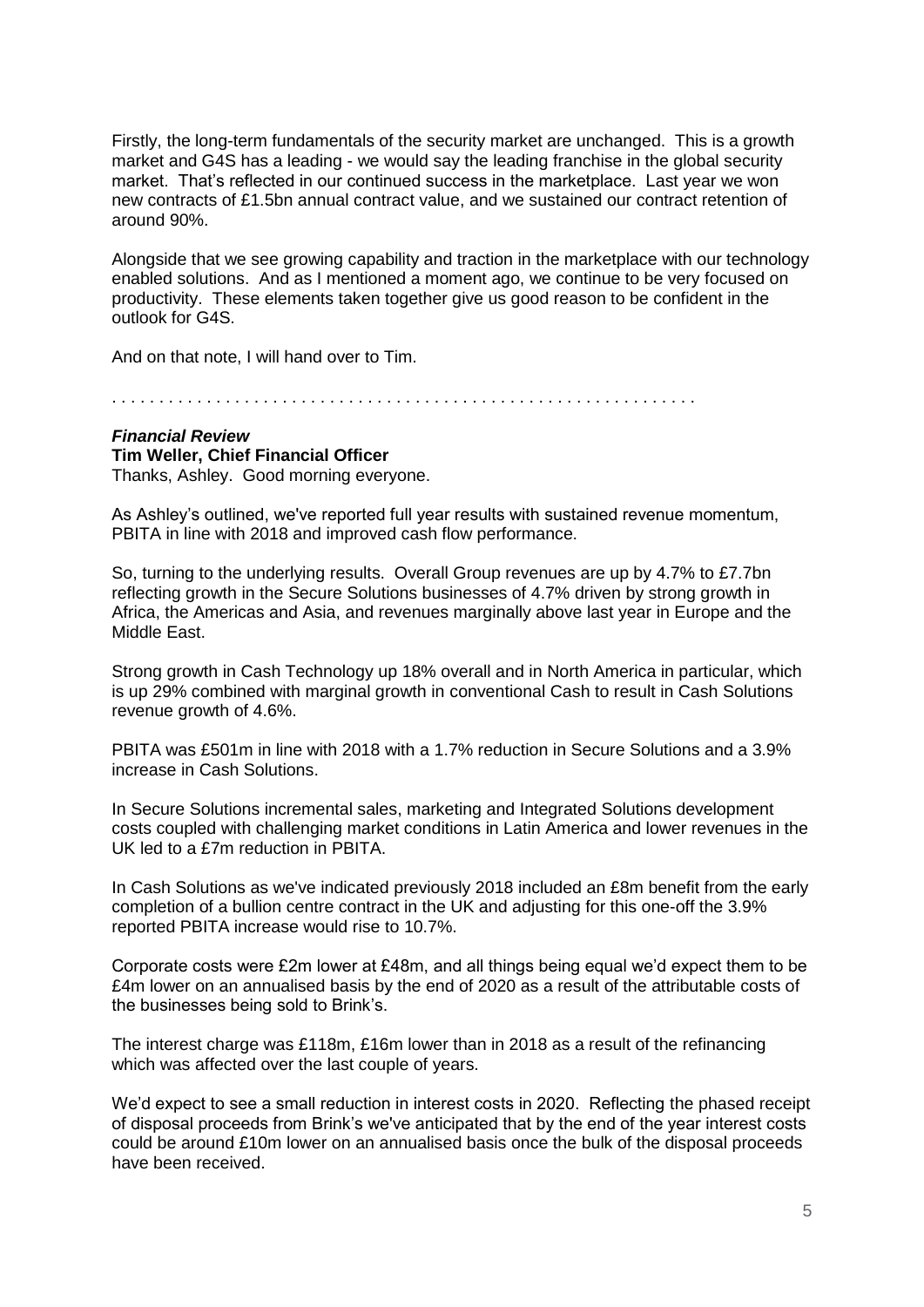The effective tax rate was 27%, an increase compared with last year's rate of 25% mainly driven by a shift in the geographic mix of profits to higher tax jurisdictions.

We'd anticipate the tax rate for 2020 and beyond to be at this level or slightly higher depending on tax rate changes in our key countries of operation and developments in the geographic mix of our business after the conventional Cash disposal.

Earnings after minority interest were 0.8% higher than 2018 at £263m with earnings per share of 17p.

Operating cash flow after pension deficit repayments of £52m were £633m, £51m higher than 2018 reflecting an improvement in the working capital performance across the Group as expected. This represents a conversion percentage of 126%.

Following completion of the Conventional Cash disposal we'd expect cash conversion to remain between 110% and 125% each year reflecting that disposed businesses tend to have higher conversion levels than the less capital-intensive retained businesses.

Turning now to the bridge from underlying to statutory results. We continue to manage effectively the onerous contract portfolio which as anticipated is having a diminishing impact on the overall Group.

Improved performance on certain of our UK onerous contracts enable us to release £18m of the brought-forward provisions as a specific item and we saw a net operating cash inflow of £5m from the overall portfolio in the year.

As you know, the COMPASS contract ended in August 2019 and this coupled with the improved performance we saw in the year leaves the Group with onerous contract provisions of £21m at year end.

Restructuring investment of £90m relates mainly to strategic efficiency programmes in UK Cash Solutions in the Europe and Americas regions.

The Group also incurred costs of £38m in 2019 in respect of the Cash separation work which led up to the transaction with Brink's. Given that the Cash separation process entailed parallel disposal and demerger streams up to the date we reached agreement with Brink's, we expect that the overall separation costs will be in line with the upper end of our initial £25m to £50m estimate.

During the year we recognised impairments of historical goodwill balances totalling £291m related to the UK Cash Solutions, UK facilities management, UAE and Brazil Secure Solutions businesses in each case reflecting our expectations for the future performance of those businesses given development in each of their markets, as outlined in detail in today's announcement.

And finally, in addition to intangible amortisation and disposal effects we recognised net specific items of £13m in 2019, which included the write-off of capitalised recruitment fees of £15m, a provision to the historic labour claims in the US of £9 and £5m of legal costs related to the ongoing SFO investigation offset by the release of £80, a surplus revision following the final settlement in respect of the California class action at a cash cost of £87m.

So that was the bridge. Now let's turn to the statutory results themselves. Statutory revenues were £7.8bn. As already said, underlying revenue showed a 4.7% increase in the year. And the 3.4% increase in statutory revenues reflects this underlying growth, the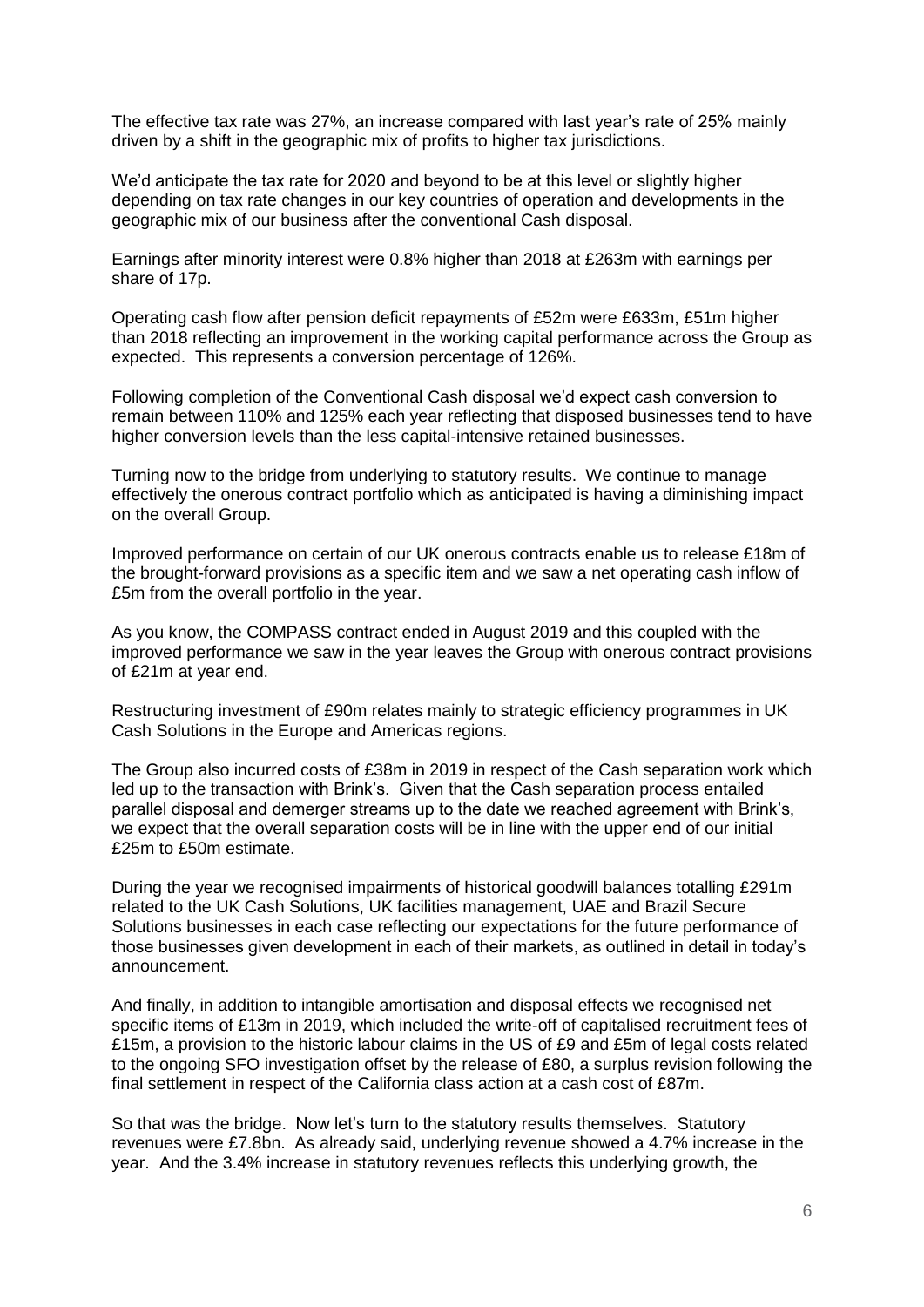impact of foreign exchange movements coupled with the reduction of £114m in revenues from businesses disposed of during the prior year.

There was also a £36m onerous contract revenue recognition mainly related to the COMPASS contract coming to an end.

PBITA increased by 3.7% reflecting 1% impact of exchange rate movements. And the remaining 2.7% arising from onerous contracts in disposed businesses.

Specific and other separately disclosed items mainly including the goodwill impairment charge and investment in restructuring Cash separation resulted in a net charge of £356m after last year's charge of £204m.

Net interest costs at £118m were £70m lower than in 2018 and tax was up by £52m on the prior year, mainly reflecting the tax credit in 2018 on the California class action provision and the increase in the underlying effective tax rate in 2019.

Overall, statutory earnings were £172m lower with a 2019 loss of £91m or 5.09p per share.

Let me now turn to cash flow and net debt. The full movement in net debt for the year is shown in the slide. Starting with the 2018 year end net debt of £2bn underlying operating cash flow was £633m, an operating cash conversion rate of 126% compared with 118% in 2018.

In terms of investing activities, we invested £188m in net capital expenditure including £78m in new lease commitments that are capitalised in accordance with IFRS 16.

The £47m restructuring outflow reflects the cash spend on the Cash separation project together with investment in strategic restructuring. We received net cash consideration of £11m from disposals and made no significant acquisitions.

Looking at the use of funds of £492m, we paid net interest of £122m in line with guidance and cash tax paid was £90m.

Dividends paid to equity shareholders and minorities were £172m and we paid £87m to settle the US class action claim.

Overall net debt increased by £68m to £2.1bn and reflecting this increase together with a year-on-year reduction of £10m in adjusted EBITDA the net debt to EBITDA ratio increased to 2.88 times at year end.

As you'll be aware over the last few years the Group has seen substantial costs from legacy issues such as electronic monitoring, the COMPASS and other onerous contracts and the California class action. In aggregate since 2014 these alone have resulted in cash outflows of some £330m.

Looking forward, whilst a substantial geographic diverse group such as G4S is likely to those to challenges from time to time, the tight operating and financial controls in place since 2013 can be expected to yield benefits through significantly reduced financial impacts from such items.

Over the last couple of years we've refinanced a number of tranches of high-cost debt and that continued during 2019. Overall this refinancing programme has secured annualised savings of around £20m, which is now being realised in our ongoing interest expense.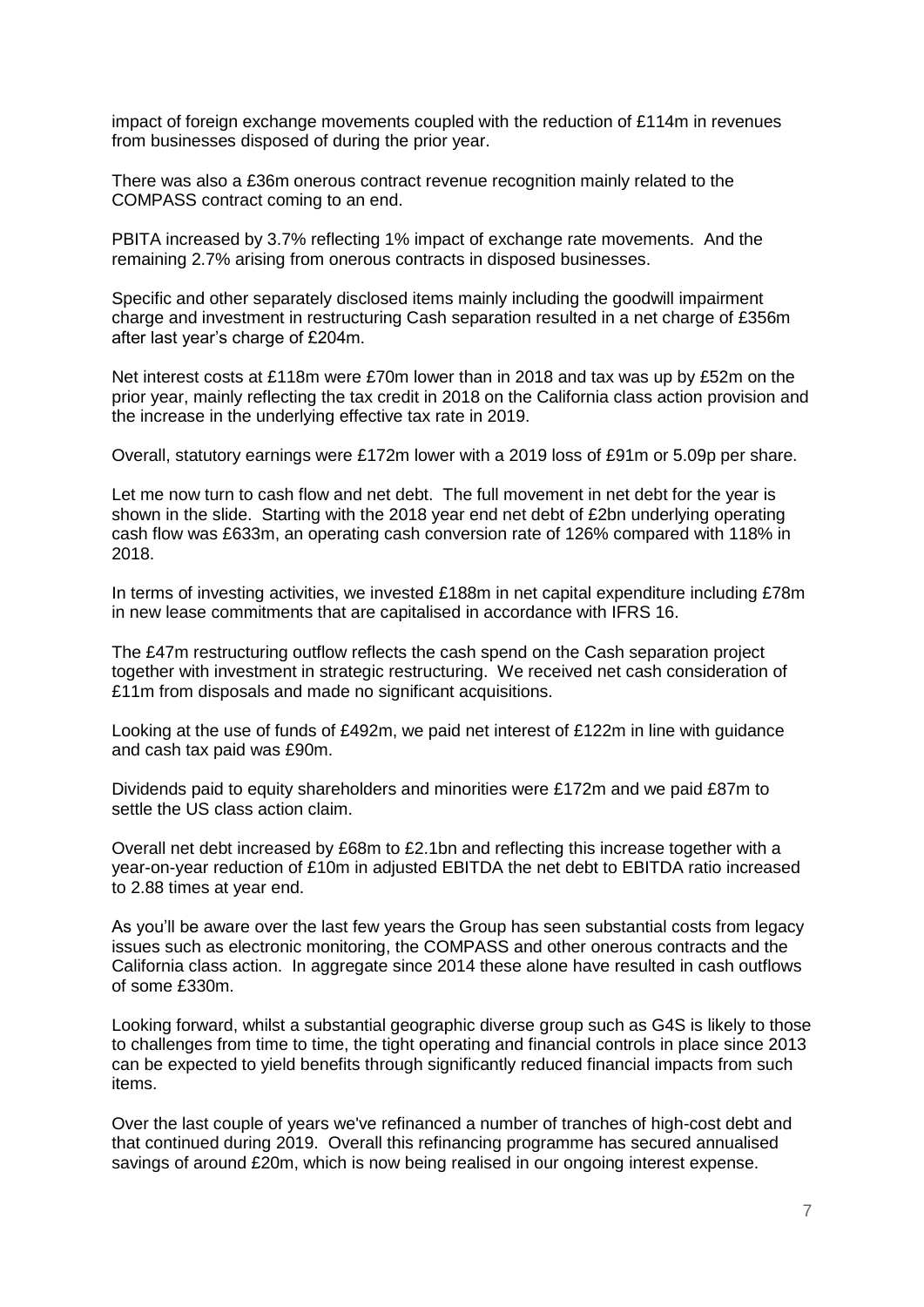We continue to enjoy strong liquidity with half a billion of cash and cash equivalents and access to a further £0.8bn unutilised credit facilities at year end.

The Conventional Cash disposal will generate £670m of net cash proceeds which initially will facilitate repayment of the drawings under our revolver, and we will cancel the bridge facility and repay the US private placement maturing in July this year.

Overall as I mentioned earlier, we'd expect interest savings of around £10m per annum on annualised basis as a result of the disposal.

Now, this slide provides more detail on the financial impact of the sale to Brink's. Further analysis is provided in today's announcement.

The pro forma presentation on the slide shows the underlying 2019 segmental revenue and PBITA for the Group split between the conventional Cash businesses which we've agreed to sell to Brink's and the retained businesses.

We're selling Cash businesses with the revenues totalling £623m including in a small number of countries where there are fully integrated Manned Security activities with revenues of £82m in 2019.

Total EBITDA for the disposal businesses in 2019 was £119m. Non-controlling interest had an earnings impact of £6m and the effective tax rate for the disposable businesses was broadly in line with that for the rest of the Group at 27%.

As we noted at the time we announced the deal, completion of the transaction will facilitate the creation of a simplified Group and will create the opportunity to reduce overheads by an annualised £15m to £20m by the end of 2021 including £7m of directly attributable overheads.

When these efficiencies are coupled with the incremental overhead reduction of £10m from existing programmes which Ashley mentioned earlier, and the interest savings from reduced leverage the net impact on the Group's earnings for the disposal for 2021 full year is expected to be between £22m and £26m.

I'll now hand you back to Ashley.

. . . . . . . . . . . . . . . . . . . . . . . . . . . . . . . . . . . . . . . . . . . . . . . . . . . . . . . . . . . . . .

#### *Strategic Review*

#### **Ashley Almanza, Chief Executive Officer**

Thank you, Tim. Now, we'll be holding a Capital Markets Day later in the year, so this section of the presentation is designed to provide with a high-level overview of the refocused strategy of the Group following the disposal of the majority our conventional Cash businesses.

Our vision for G4S is simply to be the world's leading global integrated security company. And we know that to achieve that aim everywhere that we operate, we need to be the trusted partner of choice in our industry offering innovative industry-leading solutions to our customers that both protect and add value to their organisations.

To achieve that we're investing in differentiating G4S. Now, we do that by growing our technology capability, investing in our people and values, and by investing in long term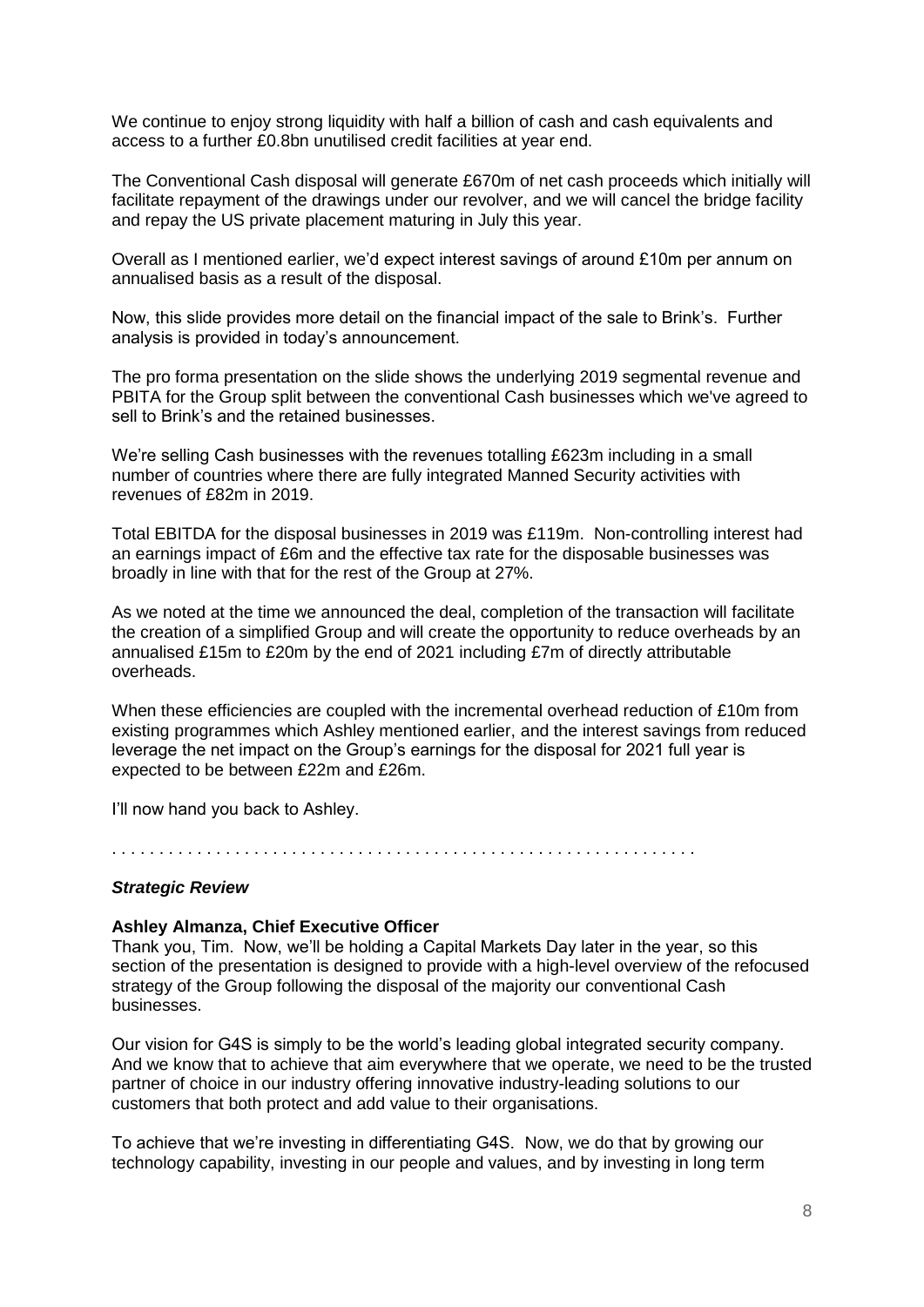customer relationships. We're confident that with that approach and those investments we have all the ingredients we need to achieve our ambition for G4S.

Now, we already have a leading global franchise in security. To remind ourselves, 92% of our revenues today come from our Secure Solutions business. That's a global business operating in over 85 countries addressing diversified markets and with a global blue-chip client base. And into that client base we can continue to offer higher value-added services coming from Risk Consulting and Security Technology.

We're addressing a growing security market. This is Freedonia data showing expected growth in security services and this excludes China and Residential Security, neither of which have been a focus area for investment in G4S for some time.

We can expect growth of around 5% compound per annum. And the key drivers of that growth are elevated security and safety risks, increase in wealth driven by urbanisation and of course, global GDP.

Now, it's not just growth in the security market that interests us, it's the changing nature of the demand for security services which is important to our strategy and has important implications for both growth and profitability.

This is Freedonia data as well and it shows for classic Guarding services you can expect a margin globally on average of around 4%. For higher value-added services such as Remote Monitoring and Response, Secure Integration and Risk Consulting the margins are substantially greater and you have an opportunity to earn margins of between 8% and 15%.

We see growing interest in our client base in buying higher value-added services. That comes from the additional functionality that they get from those services, more effective risk management, more effective security management, but also frankly because they are very cost conscious as well and they are acutely aware of rising labour costs.

So this has greater relevance today in developed markets, Europe and North America where we see the strongest demand for these services, but it doesn't mean that we don't have an opportunity to sell those services in emerging markets. And we've certainly seen in Africa over the last 12 to 18 months significant opportunities to sell technology enabled solutions, often to customers who are customers in developed markets.

So having crossed the threshold with us in Europe or North America, we're then able to sell them services in other parts of the world where they also operate. So clearly, our objective is to accelerate our growth in the higher value, higher margin areas of our business.

And to support that objective we have as you know been investing very heavily in growing our technology capability in recent years. So we will continue to invest in our security professionals. It's absolutely a foundation of our business and our strategy to have the best security professionals in the industry.

In some markets we spend twice as much as our nearest competitors on training. And that remains important to us, it's not an area that we would contemplate cutting back on. And I think it pays huge dividends which are reflected in our contract retention rates.

Alongside that we're stepping up in investment in technology and increasingly taking the data that we get from security systems and with products such as RISK360 offering our customers predictive analytics to help them better manage both more efficiently and more effectively their security assets across their enterprise. So this will continue to be a focal point for our strategy going forward.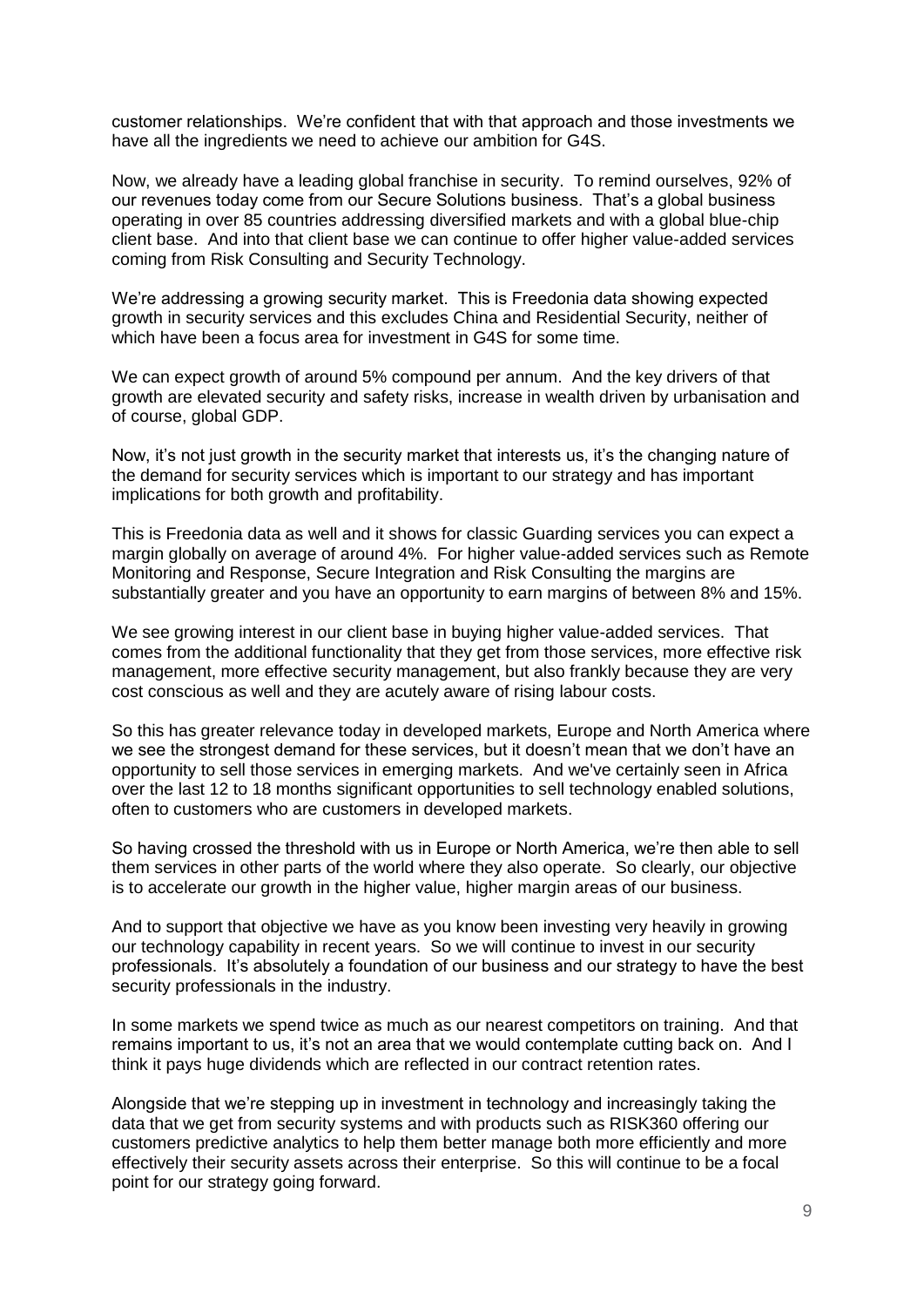And importantly to emphasise the point I made a moment ago, we're able to take the solutions that we have developed principally in Europe and North America, and increasingly deploy those in our global markets. And that represents huge opportunity for G4S.

So, with the refocused company we have very clear priorities, drive hard to continue to grow our classic or traditional services. That still represents huge value, it creates a client base into which we can sell higher value-added services.

We're accelerating our global innovation. We've established a G4S Academy in Denmark and that is a centre of excellence for the rest of the Group where we're developing not only Technology Solutions but also go-to-market packages that can be used for the rest of the Group. So build it once, use it many times is the philosophy.

And we'll continue to focus on growing our Risk Consulting business. That has had great success in both Asia and North America, and we're standing up their capability in Latin America, Africa and of course we have an existing capability in Europe.

We have a proprietary access control system which we're going to continue to promote aggressively. And alongside that we're building capability to offer clients global security operations centres.

Again, principally today in developed markets, but we stood up our first GSOC in South Africa in the past 12 months for a major global blue-chip company and we think there are many more opportunities in emerging markets as well as developed markets. So a clear priority for us.

We can leverage our global clients to having successfully sold them a solution in one market, sell it in another market. And as I mentioned a moment ago, to take solutions developed in our academy and sell those in emerging markets.

And finally, our portfolio management will remain an important strategic tool at G4S. every business has to earn its place in the portfolio, and I think we've demonstrated over the past five years that that programme can help us to not only grow, but to improve margins.

I'm going to turn now to Cash briefly. There's an increasing focus here too on technology with for the first time in our company's history post the transaction profits from Retail Technology Solutions will be greater than profits from our traditional Cash services.

We've seen rapid growth in Retail Technology Solutions and there's a simple reason for that. We own the industry-leading products and solutions in this market, principally in North America but also in Africa our Asia our Deposita service continues to grow strongly and stands up well against any competitor.

Our conventional Cash business we'll return to in a moment.

So, I want to recap on the transaction with Brink's. We disposed of 65% of our revenues in conventional mature capital-intensive Cash businesses and we retained of course our higher growth, higher margin Technology Solutions businesses with revenues of just over £260m.

The largest of our conventional Cash businesses, almost all of the conventional Cash revenues that we retained relate to our UK business.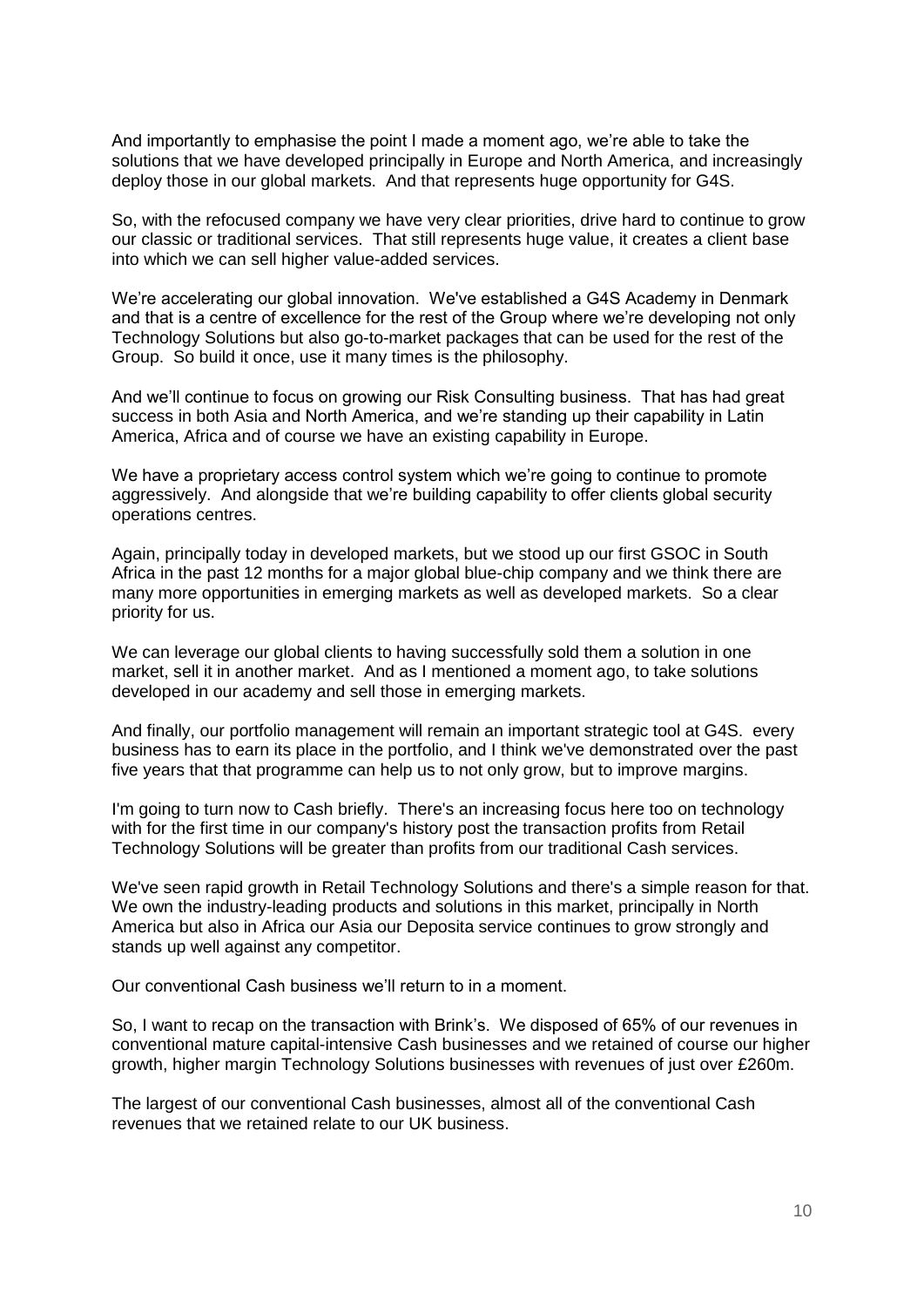And then we have spread across more than 20 countries small Cash businesses that are profitable but highly integrated with - they are hosted in effect by our Secure Solutions businesses in those countries.

We kept our UK Cash Solutions business principally because it is the business that has the largest share of our pension fund obligations in the Group. Roughly two thirds of the Group's pension fund obligation resides in UK Cash Solutions.

So this was obviously a very important topic for both management and the Board. And having considered it very carefully we concluded it was in the best interests of the pension fund members but also the company to retain UK Cash Solutions in the Group.

Having decided to keep that business we will of course optimise the value of the business. We have a leading position in the UK market, and I think we are ideally placed to be the natural aggregator of bank processing volumes as they look to outsource cash processing.

We'll also of course offer that company Retail Cash Solutions from other parts of the Group.

As to the Cash businesses in the rest of the world as I mentioned, they're small, they're highly integrated and hosted by our Secure Solutions business which offer tremendous cost synergies or those businesses.

So overall, the focus here is to manage these manage these businesses for free cash flow as we go forward.

Turning to Retail Technology again, we offer a unique customer value proposition which is at the heart of why this business has been so successful over the last five years.

We're continuing to invest in expanding both the functionality of our existing platform, so that has been in North America a Big-Box platform, large format stores. And in Africa and Asia at the opposite end of the spectrum we have focused on a Small-Box format.

We continue to add functionality to both of those product sets and indeed in January of 2019 we launched our new product in the US, a Small-Box product. Up until then we have been competing almost exclusively in the Big-Box market and really growing Small-Box on the back of reverse enquiries.

We decided in 2018 to change that and attack that market segment far more aggressively. And we launched the new product in January 2019. Last year G4S Retail Cash Solutions won the biggest contracts in North America by a country mile. And that's the first year out of the box.

So our team, I think, in North America have done a phenomenal job of launching a new product and entering that segment in a very powerful and credible way, which I think has sent a very strong signal not just to the competition but to customers in that marketplace. And we're very optimistic about the prospects for both Big-Box and Small-Box Solutions.

Deposita has continued to go from strength to strength and in particular is now a recognised brand name in Asia and we're starting to sell the solution in Europe as well.

So in this part of our business we have also a very clear set of priorities. In North America, both the USA and Canada continue to drive our large box programme. We continue to run pilots and we're adding customers year-on-year.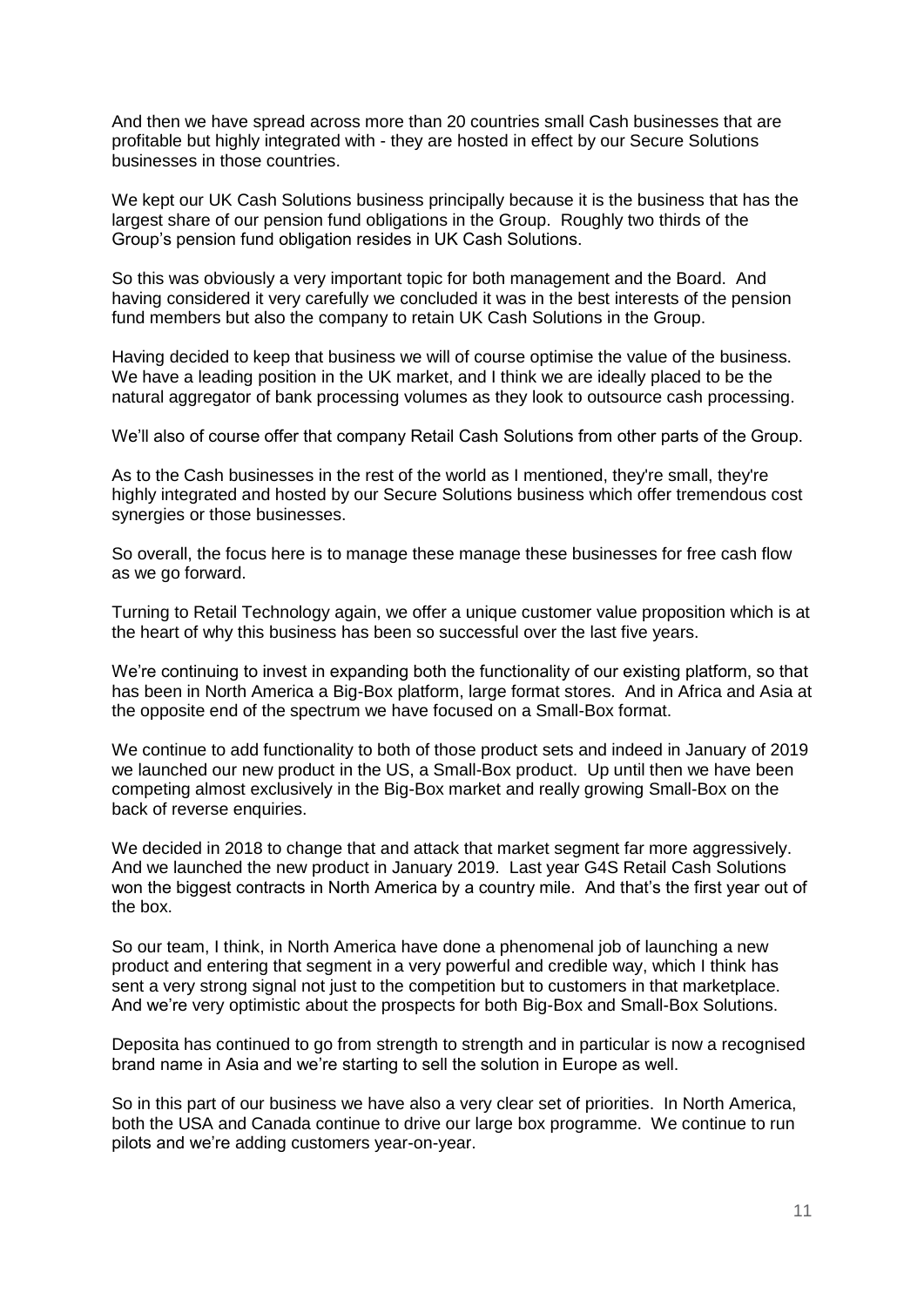Growing our addressable market in North America, that refers to the extension of existing product functionality. So going back to existing customers and offering them new services. So for example, we've extended to self-checkouts now.

So in some of our existing customers we've gone back and we've sold them the application at self-checkouts, whereas previously it had focused on manned teller operations and also by offering new products like our Small-Box Solution in North America.

Thirdly, follow our customers internationally. Some of the customers that we have won over the last few years, in North America for example, have operations outside of North America and we're in active dialogue with them about following their operations overseas and offering them the same benefits in those operations.

And then finally, we know that the bank market is a huge market and processes as much cash as the retail segment, and we have developed a product offering in South Africa which is now installed in several hundred branches across that marketplace. And we want to take the opportunity to build on that and start to offer that in other markets.

So, four clear areas for us to grow our Retail Technology Solutions business in the coming years. And it's a massive market. In retail alone this is a \$13bn addressable market.

So to wrap-up, our refocused Group has got three areas of strategic focus, growth, profitability and free cash flow.

In growth as I mentioned before, we're going to continue to drive hard to grow our core services whilst at the same time accelerating growth in Risk Consulting and Technology Services. That will help us to promote a positive margin mix by selling higher value and therefore higher margin services to our customers.

And alongside that we're going to continue relentlessly to focus on cost efficiency. And as well, focus on cash conversion and delivering free cash flow to support increasing investment in our organic growth strategy as well as supporting our dividend.

All of this is supported by our people, our values and our culture. This is the golden thread and the golden rules that run through our company and are vitally important to the future success of the business.

We act with integrity and respect. We are passionate about safety, security and service excellence, and we are successful through employing innovation and through teamwork.

Ladies and gentlemen, that concludes for the presentation and Tim and I will be happy to take any questions that you might have. Thank you.

So I think what we're going to do is we'll go to the room first and then we'll take any questions over the line.

So I'm going to go to Rob first. Thank you, Rob.

When you ask your question, for the benefit of those listening in please could you give your name and your affiliation.

. . . . . . . . . . . . . . . . . . . . . . . . . . . . . . . . . . . . . . . . . . . . . . . . . . . . . . . . . . . . . .

### *Questions and Answers*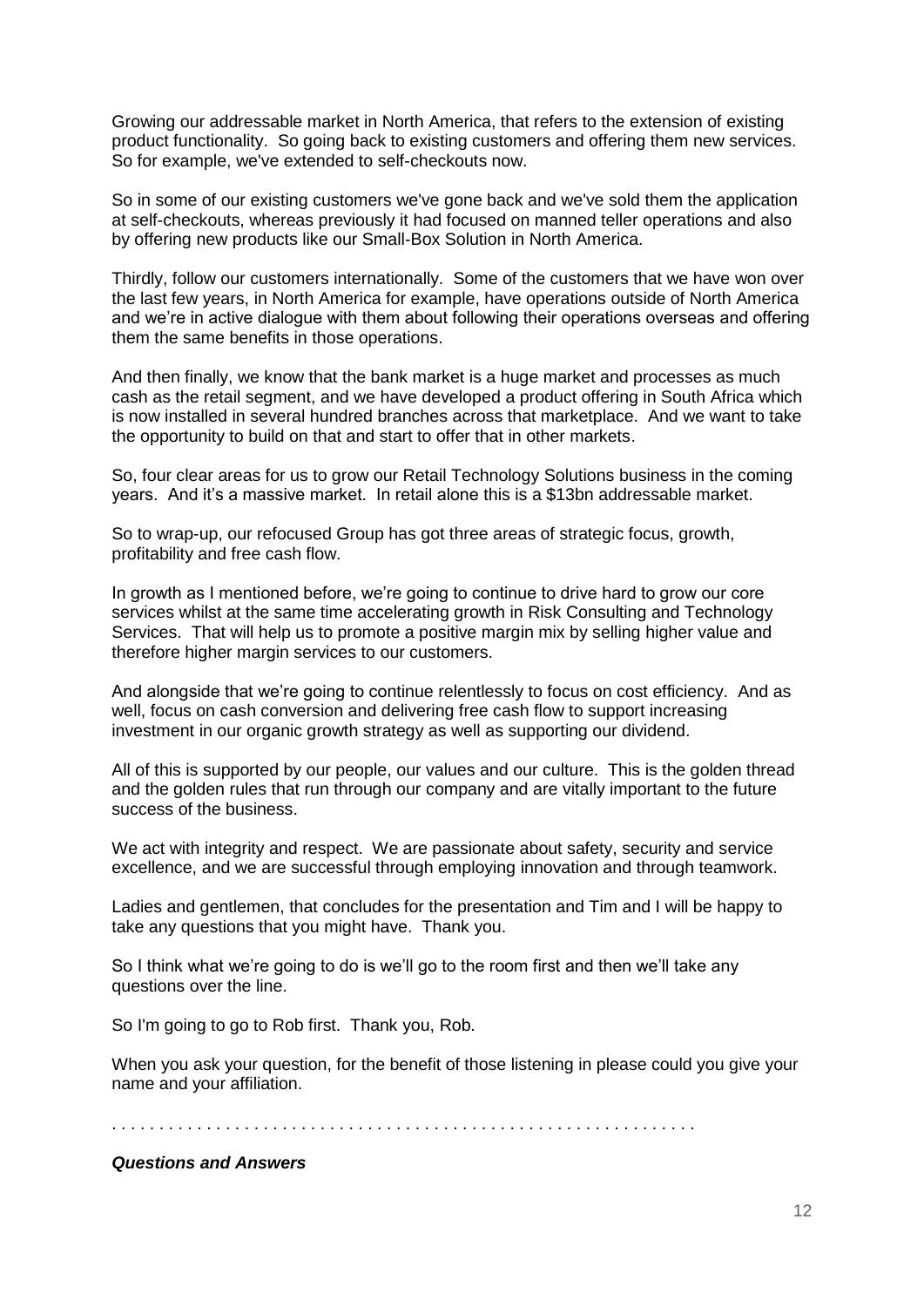### **Robert Plant, Panmure Gordon**

Thanks, Ashley. It looks like the second half margin decline was bigger than the first half. Could you give us any weighting as to the £8m bullion contract comparable first half, second half?

Also the £10m investment and any other factors, because looking at the divisional detail there's talk about high wage costs, etc. And then what would you expect for the margin into 2020? Thanks.

. . . . . . . . . . . . . . . . . . . . . . . . . . . . . . . . . . . . . . . . . . . . . . . . . . . . . . . . . . . . . .

### **Ashley Almanza, Chief Executive Officer**

I'm going to ask Tim to assist with some of that, Rob. But there's no doubt that we've stepped up through the year our investment in sales and marketing, and in our technology capability.

I think for this business to be successful we have to take a longer-term view and when there's an opportunity to grow high-value services we have to be prepared to make that investment even though we know that it creates a P&L drag in the short term.

I'm going to defer to Tim as to the weighting ...

. . . . . . . . . . . . . . . . . . . . . . . . . . . . . . . . . . . . . . . . . . . . . . . . . . . . . . . . . . . . . .

#### **Tim Weller, Chief Financial Officer**

The £8m was all in the first half of 2018.

. . . . . . . . . . . . . . . . . . . . . . . . . . . . . . . . . . . . . . . . . . . . . . . . . . . . . . . . . . . . . .

### **Ashley Almanza, Chief Executive Officer**

And the balance of the sales and marketing technology, all weighted to the same ...

. . . . . . . . . . . . . . . . . . . . . . . . . . . . . . . . . . . . . . . . . . . . . . . . . . . . . . . . . . . . . .

#### **Tim Weller, Chief Financial Officer**

Once again, we did step that up as Ashley said. We kind of stepped up investment during the course of the year to sustain and increase the rate of revenue growth, in particular in North America.

. . . . . . . . . . . . . . . . . . . . . . . . . . . . . . . . . . . . . . . . . . . . . . . . . . . . . . . . . . . . . .

### **Ashley Almanza, Chief Executive Officer**

As to the future our goal obviously is to not only grow the business but grow it profitably and to grow our margins by accelerating our growth in technology enabled solutions in both Security and Cash and Risk Consulting. That's the goal.

As to this year we'll have to wait and see. We don't provide in-year guidance on margin.

Can we go to Andy, please?

. . . . . . . . . . . . . . . . . . . . . . . . . . . . . . . . . . . . . . . . . . . . . . . . . . . . . . . . . . . . . .

### **Andy Grobler, Credit Suisse**

Three if I may. Firstly, depreciation was down very sharply and drove quite a lot of PBITA being in line with last year. Can you explain why that fell so fast and what your expectations are going forward?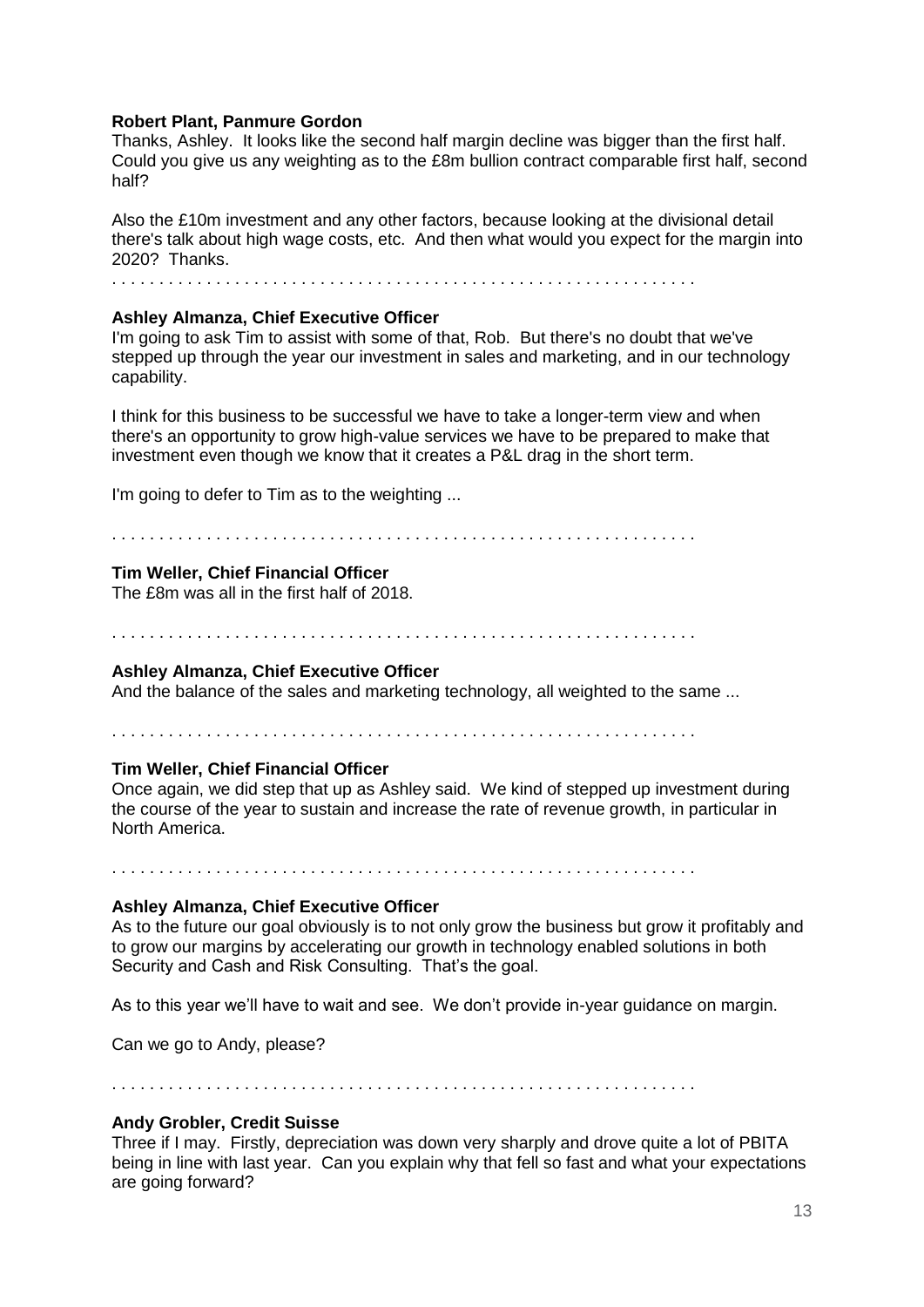Secondly, a Coronavirus question. Can you just explain the dynamics of that for your contracts? I know it'll vary, but on average if you have ten people out and two have to selfquarantine what happens? Do you lose the revenue, are you on the hook for additional costs if you have to find additional people and so forth?

And then thirdly, you talked about increasing marketing spend and investment into Technology. Isn't that just going to be an ongoing investment? So when you talk about the savings through 2020, why aren't those just going to get wiped out by further investment?

. . . . . . . . . . . . . . . . . . . . . . . . . . . . . . . . . . . . . . . . . . . . . . . . . . . . . . . . . . . . . .

### **Ashley Almanza, Chief Executive Officer**

Okay. Thanks, Andy. I will ask Tim in a moment to comment on depreciation and I'll take the other two.

Coronavirus first. It varies by market and by customer frankly and depends on the service that you're delivering.

The most obvious area that is being affected I would say in the global economy is leisure and hospitality, including travel. And for us that's 2% of our revenues, so leisure and hospitality. And because we happen to be in markets which so far have not seen a significant impact, although Hong Kong and Macau fairly obviously have been affected, and Leisure is an important industry in Macau. But in the context of our Group it's just very, very small.

But as to the dynamics there are several things that we're doing to mitigate some of the effects that you mentioned. So although this hasn't happened yet, we're prepared that for example if in an urban area we have employees self-isolating that we've already started to talk to customers about that, how we could cover that through mutual aid programmes. So, mutual aid might be self-mutual aid so that we pool for example security officers across a number of clients and we step up Mobile security.

So instead of having you know, to use a simple example, a hundred security officers deployed at four locations in an urban environment, if you had only 300 officers available by agreement you could start to pool officers and use Mobile security in the short term to cover all four locations. So that's part of our contingency planning.

We haven't had to put that into action yet.

. . . . . . . . . . . . . . . . . . . . . . . . . . . . . . . . . . . . . . . . . . . . . . . . . . . . . . . . . . . . . .

### **Andy Grobler, Credit Suisse**

Sorry, can I just ask on that is there a revenue impact on that? So if you go from 400 to 300 do you get paid less?

. . . . . . . . . . . . . . . . . . . . . . . . . . . . . . . . . . . . . . . . . . . . . . . . . . . . . . . . . . . . . .

### **Ashley Almanza, Chief Executive Officer**

There would be a revenue impact in some contracts. You wouldn't be able to bill I think at the same rate. And in other contracts there wouldn't be so long as you were delivering the service, it depends on whether the contract is based on input or output. So if it's an inputbased contract there would be a revenue impact. If it's out output-based contract, and by agreement with the customer then there would not be a revenue impact.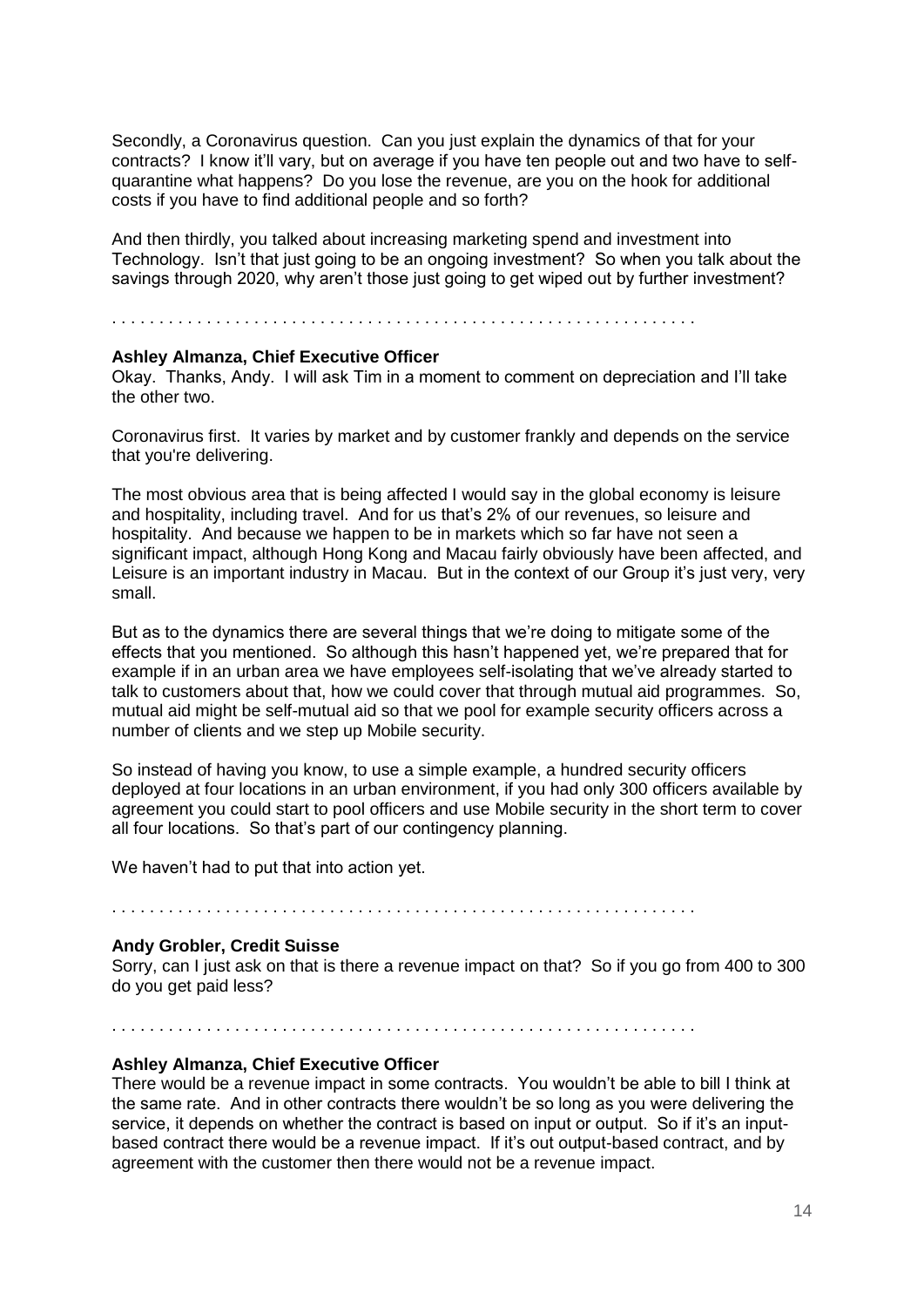On the cost side, yeah, whatever the local regulations are in relation to statutory sick pay or a collective bargaining agreement, we would follow that.

Again, the standard G4S contract these days - Tim referred to enhanced risk management over the last years - a standard G4S contract these days provides some relief in terms of, not on the employee side but in terms of the mitigation that you can get from our customer or additional costs or for open posts.

So yeah, hopefully we will not have to call all of these things into action, but I think today we have a contract portfolio that offers us significantly better protection than we had probably five or six years ago.

I would say this, but I think our management teams at country level - and we've got a business continuity plan in every country - I think the management teams today are better prepared. And it's probably not something we've spoke about very much, but we obviously have a significant presence in West Africa and therefore were right in the middle of the Ebola virus, and our teams did a phenomenal job there.

I know this is macabre, but we had not a single loss of life in G4S through - and we're in those countries in depth. We supported our clients and we learnt a lot from that crisis which early on when Coronavirus emerged, we got that team to share their learnings with the rest of the Group.

So it's what I said earlier, the uncertainty is so huge nobody knows what the human and financial cost of this will be. We obviously hope that the human cost will be contained, and the financial impact will continue to be immaterial for G4S. But I think we're as well prepared as we could hope to be.

I'll move onto your other question about ongoing investment and the relative weight of investment on the one hand and efficiencies on the other hand.

You know, there's a third part of the equation which is a competitive market. And, year-onyear, as we grow the business, we go into the marketplace and we compete. And we can't predict, with precision, what the intensity of that competition will be in the market and how much pricing power we'll have as we put more technology into our service offering.

But, to come to your question, we have a further £10m to come from our previously announced productivity programme, and then we're adding to that another £15m to £20m over the next two years.

I don't think we'll use of all that on sales and marketing and on expanding our technology capability, although I have to say, if we saw the opportunity, and it was tangible, and it was backed up by contract revenues, you know, we want to be clear about this, we want to be aggressive about growing Risk Consulting, Remote Monitoring and Response, our GSOC business, our AMAG business. These are all great assets for our company, and we want to promote those. We don't want to let them, you know, languish and to underinvest in those, but I think it's unlikely that we will, as you've put it, wipe out all of the efficiencies. Yeah.

So, depreciation.

. . . . . . . . . . . . . . . . . . . . . . . . . . . . . . . . . . . . . . . . . . . . . . . . . . . . . . . . . . . . . .

#### **Tim Weller, Chief Financial Officer**

Depreciation, yeah. It's down about £25m year-on-year.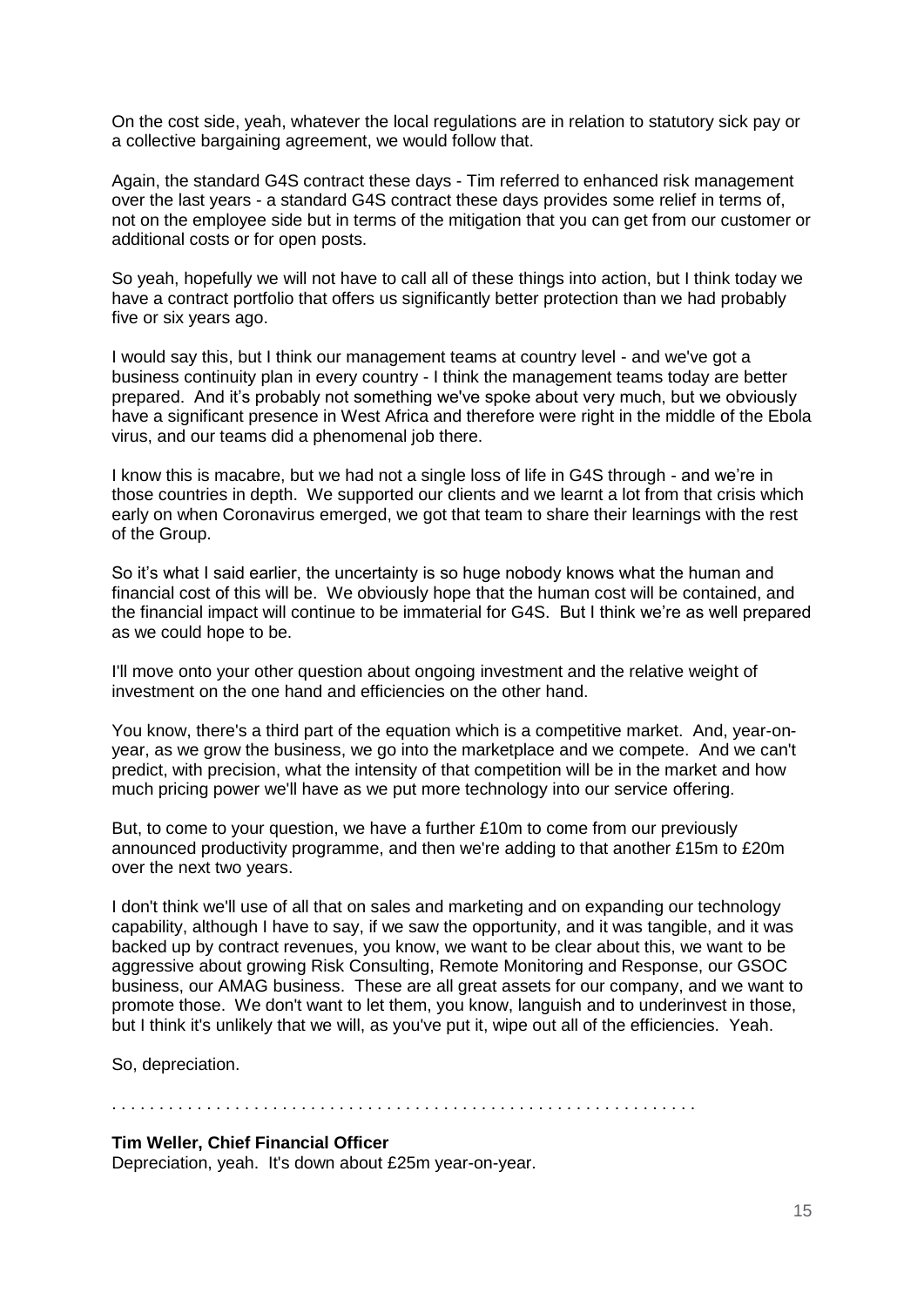You've got a few moving parts in that, but the main two are kind of - we do adopt a relatively prudent depreciation policy, and we went through reverse investment a few years ago. Those assets have dropped out of depreciation, but we are still using them. In other words, we depreciate quite quickly, but, actually, the assets continue being used and, therefore, to a degree, the dropdown in depreciation is just assets we continue to use that never have been depreciated.

The other big swing year-on-year is actually in respect of the COMPASS contract in the UK where, under IFRS 16, we had to start accounting for that, as I said, of leases for all the properties we're using for the asylum seekers' accommodation. The amortisation of those leases was, of course, in the full year, the prior year, and then dropped out in the current year when the contract came to an end - sort of up to August last year when the contract came to an end.

So, that is the biggest element of the reduction year-on-year because we don't actually produce a cash flow statement that pulls out all the onerous contracts separately. You can't see it in the statutory cash flows.

. . . . . . . . . . . . . . . . . . . . . . . . . . . . . . . . . . . . . . . . . . . . . . . . . . . . . . . . . . . . . .

### **Ashley Almanza, Chief Executive Officer**

At the moment, we don't have a question from the room, so, if the operator could kindly let us know if there are any questions from the webcast we'll take the first of those in the order first come first served.

. . . . . . . . . . . . . . . . . . . . . . . . . . . . . . . . . . . . . . . . . . . . . . . . . . . . . . . . . . . . . .

#### **Telephone Operator**

Our first question comes from David Roux of Bank of America. David, the line is yours.

. . . . . . . . . . . . . . . . . . . . . . . . . . . . . . . . . . . . . . . . . . . . . . . . . . . . . . . . . . . . . .

### **Ashley Almanza, Chief Executive Officer**

Good morning, David.

. . . . . . . . . . . . . . . . . . . . . . . . . . . . . . . . . . . . . . . . . . . . . . . . . . . . . . . . . . . . . .

### **David Roux, Bank of America**

Good morning, guys. Just a couple of questions from me.

I think just to start on leverage, taking a step back and looking at your initial budget of around 2.7 for the end of 2019. Could you perhaps share which components within your budget, lead-to-leverage, has been above your initial expectations? That's my first one.

And then my second question relates to the remaining UK Cash Services business. Is the plan still to exit this business over time?

And then, just lastly on Care & Justice, does that still remain non-core to your portfolio?

Thank you.

. . . . . . . . . . . . . . . . . . . . . . . . . . . . . . . . . . . . . . . . . . . . . . . . . . . . . . . . . . . . . .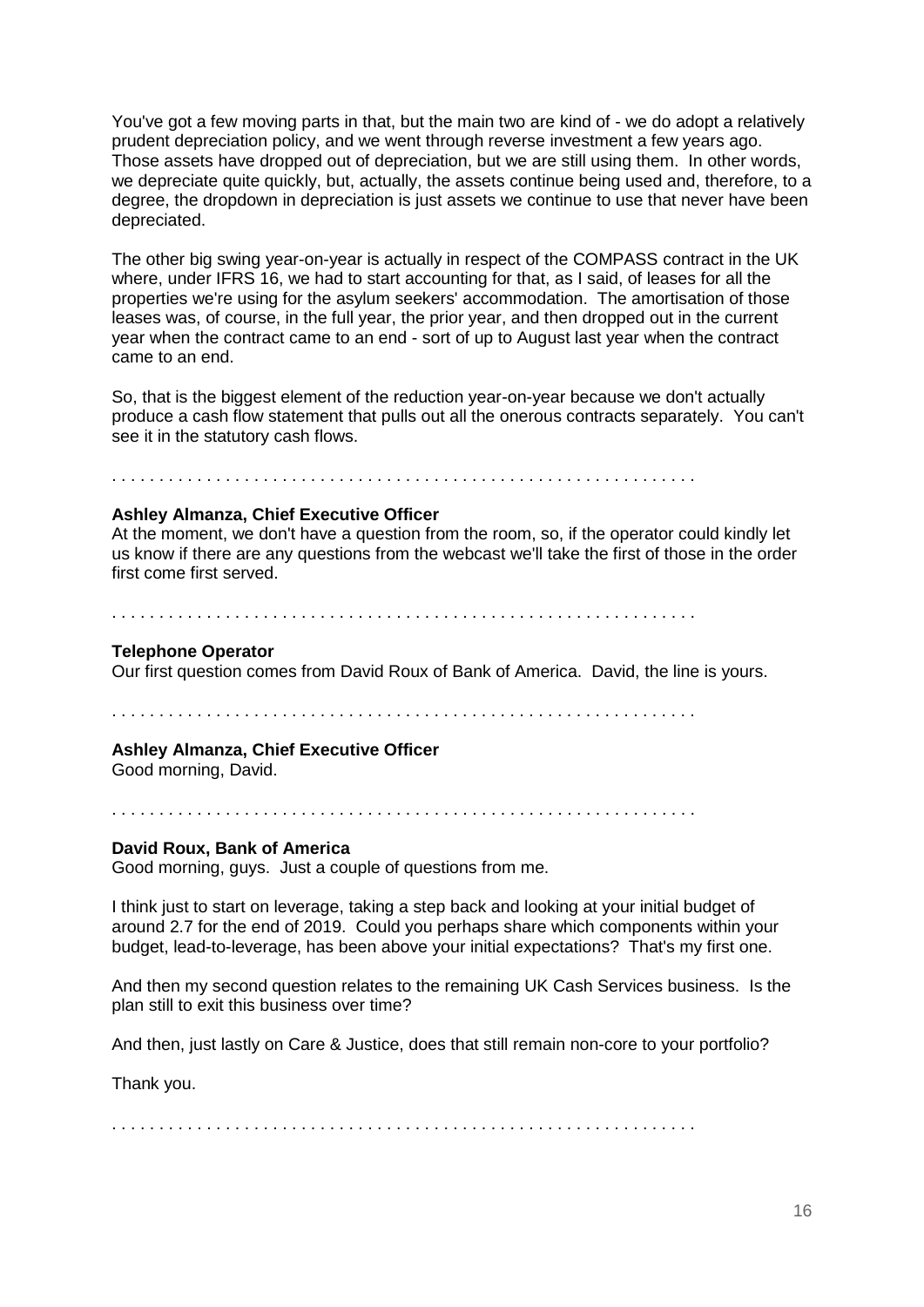### **Ashley Almanza, Chief Executive Officer**

Thanks, David. I'll ask Tim to break out the component parts of leverage and maybe also comment on where net debt and operating cash flow were for the year.

UK Cash business, I think the safest assumption here is that this will remain in the Group for the foreseeable future. This is something we looked at in depth and, very closely, very carefully, through the Cash separation review.

The plan is to keep that business. It will be, I think, ultimately, a steady state business, almost utility-like, much like our Dutch business. So, for those of you who followed this closely, in Holland, which I think went through the cash evolution cycle slightly ahead of the UK, eventually, G4S became the utility cash service provider that that country.

The only commercial operator today is G4S, and we work in close partnership with a utility that represents the four major banks, and we deliver most of the cash services in Holland today.

I think a model similar to that is possible, if not likely, in the UK. And, because of the scale, and not just scale, but position of our networks, so having the best infrastructure in the largest urban locations, which have the highest cash volumes which cannot be matched by, I think, our other competitors, and you can't really rebuild, you can't build that network today. I think it means that that business is going to be in the Group for a long time, and our goal is to have it to provide steady cash flows as a utility. It's not a growth business.

Care & Justice, I think, this business has changed massively in the last five years. Tim referred to COMPASS. We've exited a large number of contracts which, at least relative to our risk appetite and our desire for risk reward, just didn't fit with our company. And what we have today now is a far more compact portfolio which, in terms of operational and commercial risk, sits far more comfortably against the sort of returns and margins that we expect from our businesses.

It's unlikely to be a high growth area, and the reason for that is not that we're making a judgement about the rate at which outsourcing will continue to grow in the UK or Australia, it's more a judgement on the number of opportunities which we will feel motivated, or enthusiastic about. And I think we're going to continue to bid very selectively.

You used the term non-core. I think what we can say is it is unlikely to become a material part of the Group, but it is, today, a far better business that, as I say, is, on a risk reward basis, producing appropriate returns for our shareholders and good cash flow, very good cash flow.

So, Tim.

. . . . . . . . . . . . . . . . . . . . . . . . . . . . . . . . . . . . . . . . . . . . . . . . . . . . . . . . . . . . . .

### **Tim Weller, Chief Financial Officer**

Yeah. On the leverage, so we ended up the year as 2.88x net debt to EBITDA versus 2.75x last year. The calculation is set out on page 43 of the release. Versus the 2.7x year end expectation, we said at the half year, net debt itself is candidly in line, broadly in line with expectations, and I think it's actually quite close to where the analysts' averages are in terms of the overall expected net debt for year end. And, clearly, EBITDA has fallen a little bit short of that.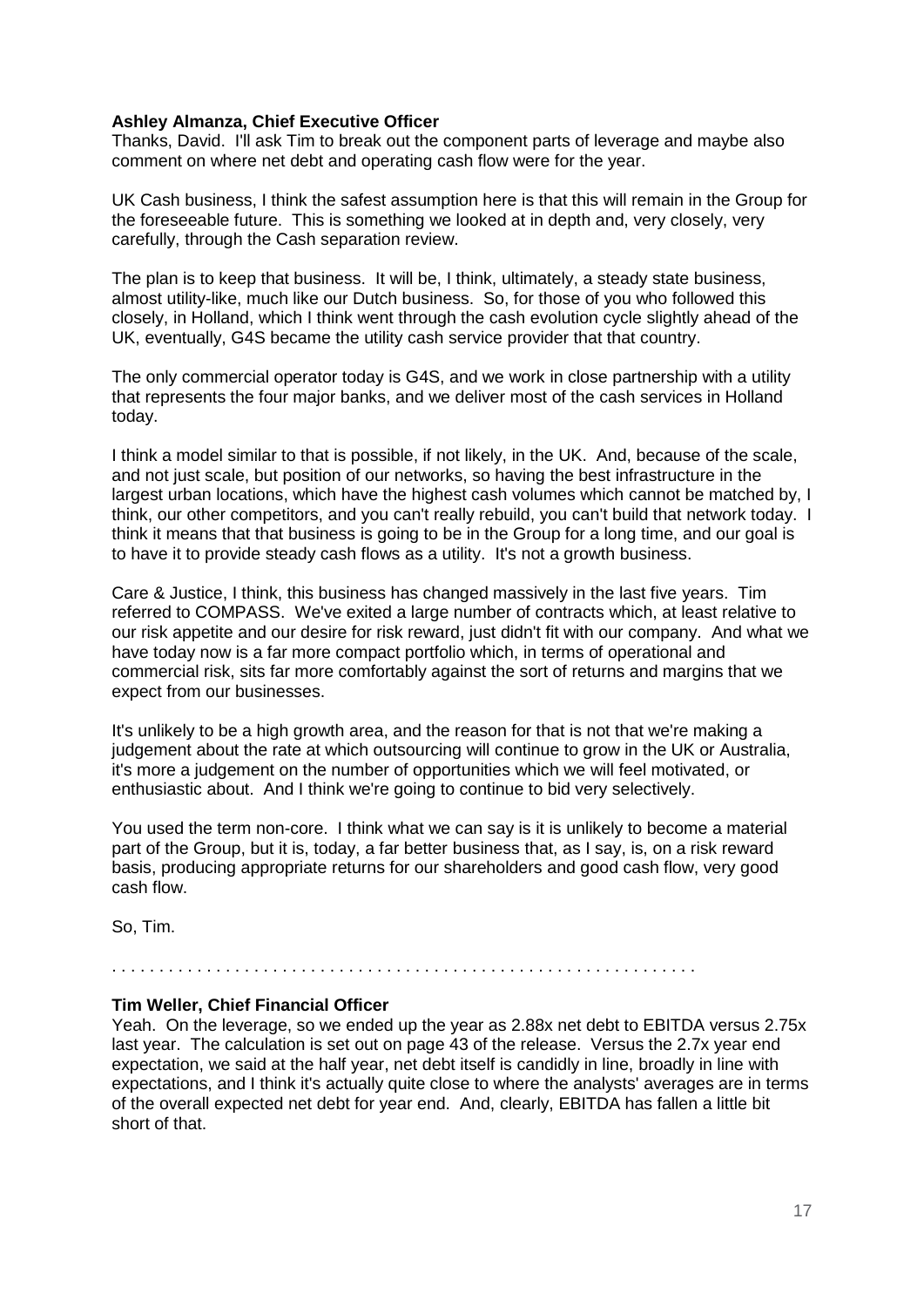So, broadly speaking, versus where we are, and I think versus where analysts or forecasts sit on the outside world, probably around two thirds of the increased leverage versus the 2.7x comes from profit and the rest from debt.

Obvious point to note, when the Brink's transaction completes, we receive £670m. Net debt will patently drop by £670m.

On the basis of the year end 2019 pro forma numbers, that will reduce leverage to below 2.4x. And, as Ashley said in the presentation, over the medium-term, we intend to manage this Group with leverage of between 2x and 2.5x net debt to EBITDA.

. . . . . . . . . . . . . . . . . . . . . . . . . . . . . . . . . . . . . . . . . . . . . . . . . . . . . . . . . . . . . .

### **Ashley Almanza, Chief Executive Officer**

Thanks, Tim. Thanks, David.

Could we take the next question, please?

. . . . . . . . . . . . . . . . . . . . . . . . . . . . . . . . . . . . . . . . . . . . . . . . . . . . . . . . . . . . . .

### **Telephone Operator**

Our next question comes from Sylvia Barker of JP Morgan. Sylvia, the line is yours.

. . . . . . . . . . . . . . . . . . . . . . . . . . . . . . . . . . . . . . . . . . . . . . . . . . . . . . . . . . . . . .

### **Ashley Almanza, Chief Executive Officer**

Good morning, Sylvia.

. . . . . . . . . . . . . . . . . . . . . . . . . . . . . . . . . . . . . . . . . . . . . . . . . . . . . . . . . . . . . .

### **Sylvia Barker, JP Morgan**

Hi. Good morning. Hopefully you can hear me. A couple of follow-ups.

So, on North America, obviously very strong growth, could you maybe split out within the Americas what the North America organic growth was and what the North America margin movement was for the year?

And can you quantify what the mobilisation costs that you referred to were in 2019, and how much of that do you think has kind of fallen out now and should be coming back in 2020?

Then, on the UK Cash business, could you just remind us of what the profit is of the UK, and maybe the UK and Ireland Cash business, please?

And then, finally, sorry, the line was a little bit faint, did you give any guidance on 2020 leverage, either pre the transaction or post the transaction? Thank you.

. . . . . . . . . . . . . . . . . . . . . . . . . . . . . . . . . . . . . . . . . . . . . . . . . . . . . . . . . . . . . .

### **Ashley Almanza, Chief Executive Officer**

Thank you, Sylvia.

Just to deal with leverage first. For the full year, we expect to be within the guidance that we've given of 2x to 2.5x.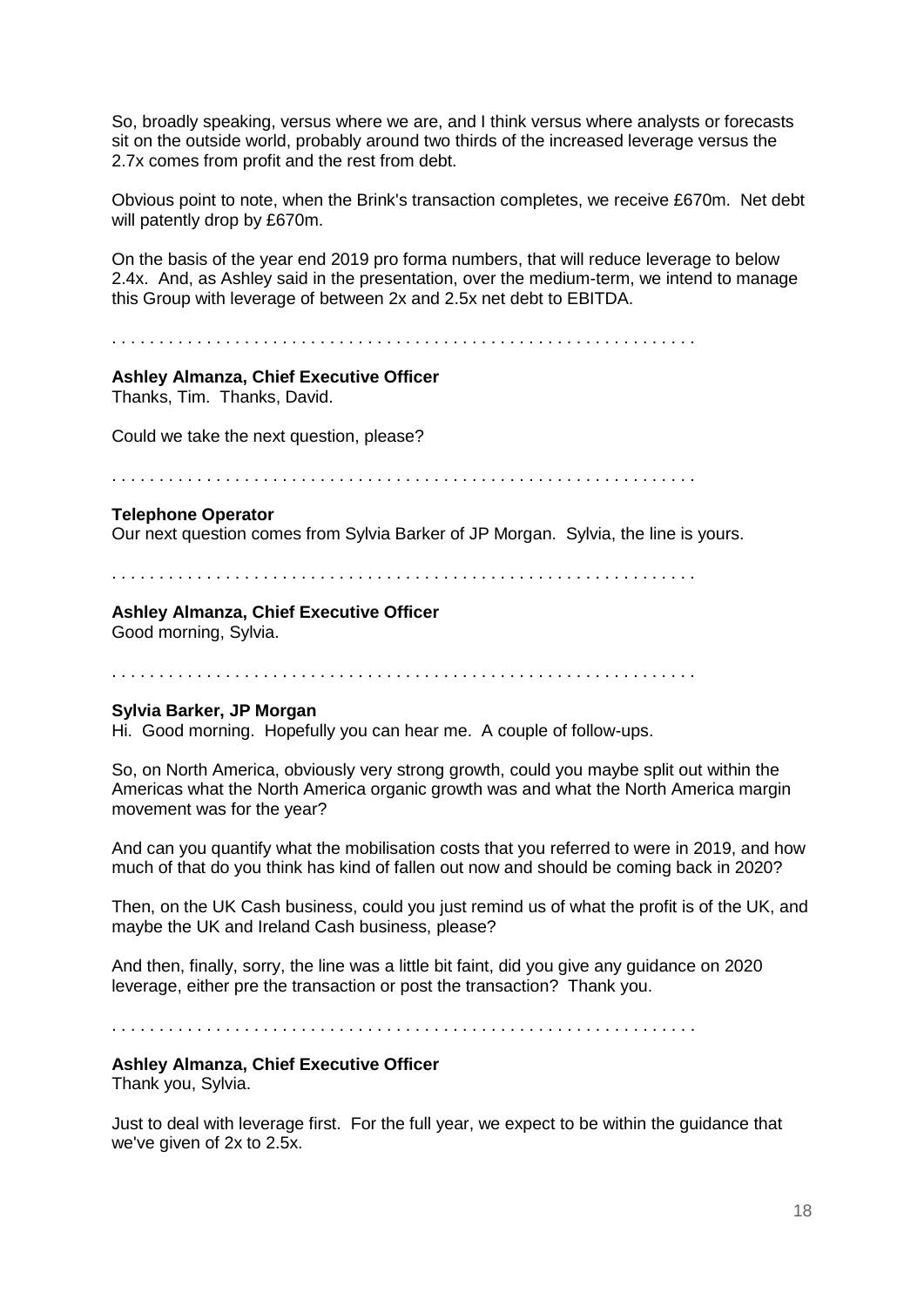On North America, I'll ask Tim to comment on UK Cash, please, Tim, in a moment, and also to fill in on North America.

North America growth was very strong. I think in excess of 10%, on the nose. Yeah. So, extremely strong. And I think that is broken out - What is the page number?

. . . . . . . . . . . . . . . . . . . . . . . . . . . . . . . . . . . . . . . . . . . . . . . . . . . . . . . . . . . . . .

**Helen Parris, Director of Investor Relations** 

Five.

. . . . . . . . . . . . . . . . . . . . . . . . . . . . . . . . . . . . . . . . . . . . . . . . . . . . . . . . . . . . . .

### **Ashley Almanza, Chief Executive Officer**

So, there's a bit more detail on page five of the release on North America, but extremely strong growth. And, you know, fundamentally, this is being driven by, I think, an enhanced offering to the marketplace.

Going to the market with a proposition that incorporates not just premier Manned Guarding Services, but Risk Consulting at the front end, and a willingness to work with clients to find better solutions to their needs, and that is really now starting to work in our favour in North America.

That, obviously, requires investment in at least three ways; one, sales and marketing. As your business grows, you, obviously, need to cover more ground to win more contracts, and we're doing that. We're focused in that. We're not sort of hunting everywhere. We're quite focussed. But, nevertheless, we've had to grow our sales capability.

We continue to invest in Risk Consulting. So, we built a Risk Intelligence Centre in the US which provides clients with daily travel and risk and just general intelligence services every single day if you're a subscriber. And, in the current environment, actually, that's proved to be something that has found a lot of favour with customers, you can imagine, with heightened concerns around travel risk. This is just one more source that they can draw on.

So, that comes with investment. You don't have to just build it, which is, obviously, capex, but you have to employ risk specialists and consultants to operate that facility and offer the service to customers.

And then the third cost is the one you alluded to, which is mobilisation, when you're growing fast. If you're mobilising a big contract, you don't get to stable operating efficiency on day one, or even month one, and you often have to include, in your Contract Assessment when you bid, some provision for unbilled overtime and, you know, that sort of thing.

So, I think that the pure mobilisation costs are around £4m in North America, incremental, and the overtime figure is a bit harder to calculate because, you can imagine, if you're an urban location, you're managing multiple locations dynamically, and attributing costs to individual contracts remains, I think, as much an art as a science. So, I would guess is at least another £2m or £3m on top of that £4m unidentified mobilisation, or friction costs, as you ramp up when you're growing at 10%.

. . . . . . . . . . . . . . . . . . . . . . . . . . . . . . . . . . . . . . . . . . . . . . . . . . . . . . . . . . . . . .

### **Tim Weller, Chief Financial Officer**

On UK Cash, Sylvia, the revenues of the UK and Ireland Cash business are just over £200m.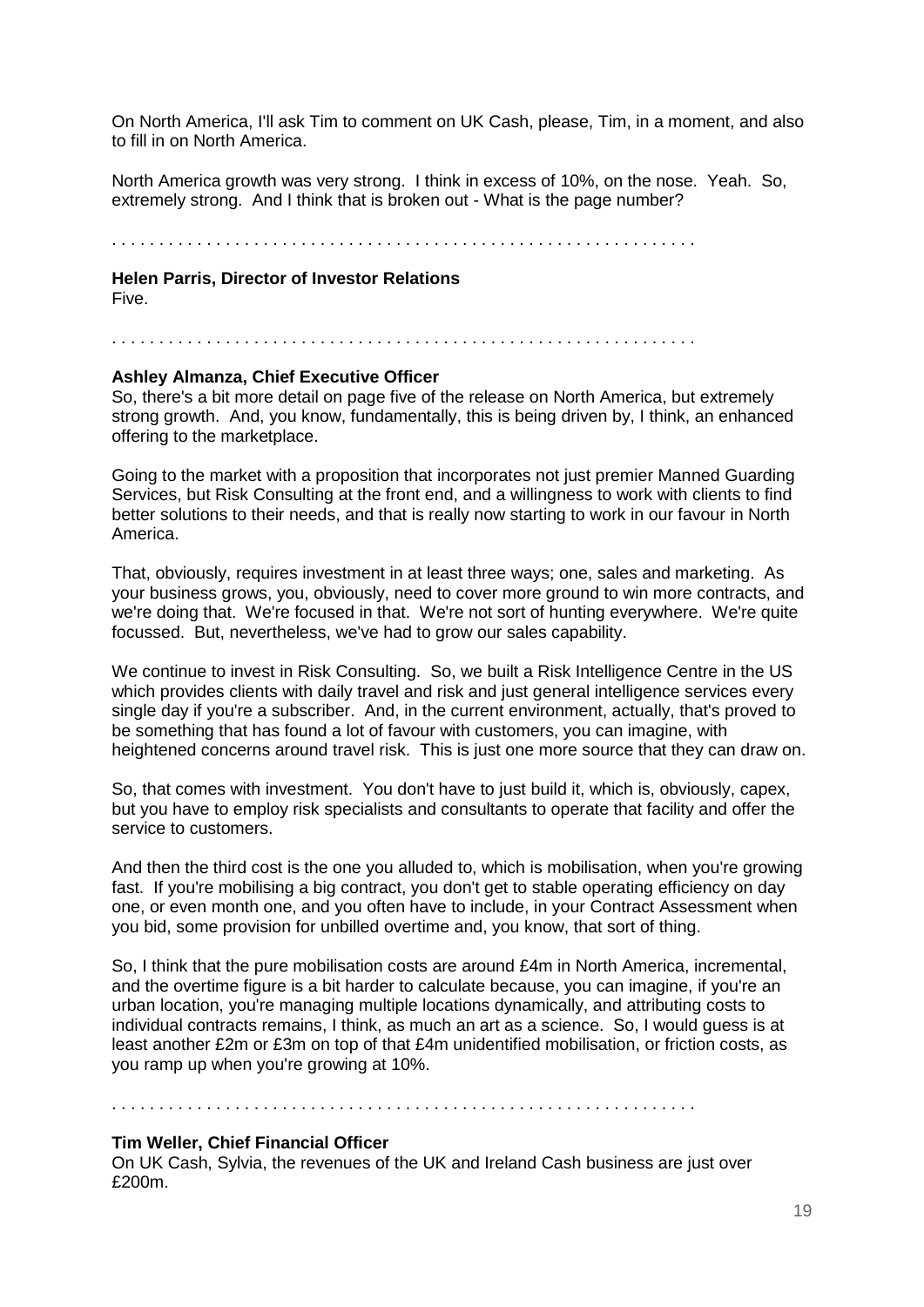It is one of our lower margin Cash businesses. It tends to trade somewhere between 5% and 7% margin. In 2019, it was more towards the 5% rather than the 7%. Clearly, we are putting in place, and have put in place, improvement plans to drive the margin higher.

. . . . . . . . . . . . . . . . . . . . . . . . . . . . . . . . . . . . . . . . . . . . . . . . . . . . . . . . . . . . . .

#### **Ashley Almanza, Chief Executive Officer**

Thanks, Tim. Thank you, Sylvia.

. . . . . . . . . . . . . . . . . . . . . . . . . . . . . . . . . . . . . . . . . . . . . . . . . . . . . . . . . . . . . .

### **Sylvia Barker, JP Morgan**

Okay. Thank you very much.

. . . . . . . . . . . . . . . . . . . . . . . . . . . . . . . . . . . . . . . . . . . . . . . . . . . . . . . . . . . . . .

#### **Ashley Almanza, Chief Executive Officer**

Can we take our next question, please?

. . . . . . . . . . . . . . . . . . . . . . . . . . . . . . . . . . . . . . . . . . . . . . . . . . . . . . . . . . . . . .

#### **Telephone Operator**

Our next question comes from Edward Stanley of Morgan Stanley. Edward, please go ahead.

. . . . . . . . . . . . . . . . . . . . . . . . . . . . . . . . . . . . . . . . . . . . . . . . . . . . . . . . . . . . . .

### **Ashley Almanza, Chief Executive Officer**

Morning, Edward.

#### . . . . . . . . . . . . . . . . . . . . . . . . . . . . . . . . . . . . . . . . . . . . . . . . . . . . . . . . . . . . . .

#### **Edward Stanley, Morgan Stanley**

Morning. I hope you can hear me, and thanks for taking the questions.

Can you give us an update on the pipeline of opportunities you see in Retail Cash, and how many of those you expect to get over the line in 2020, please?

Secondly, what proportion of your sales, can you remind us, relate to Events, because you said there have been no really impacts from the virus on financials yet, but there have a lot of cancelled events, so I just wonder whether you still get paid for those events even if they don't happen. What's the sort of dynamic around that?

And then, finally, selling Cash has obviously been helpful for your leverage, but did you consider scrapping the dividend at any point and really focusing on accelerating the deleveraging rather than just keeping it frozen? Thanks very much.

. . . . . . . . . . . . . . . . . . . . . . . . . . . . . . . . . . . . . . . . . . . . . . . . . . . . . . . . . . . . . .

### **Ashley Almanza, Chief Executive Officer**

Thanks, Edward. Let me take the dividend question first.

The Board always, each year, looks at the dividend policy, looks at the investment requirements of the business, takes into account a range of factors, including the outlook,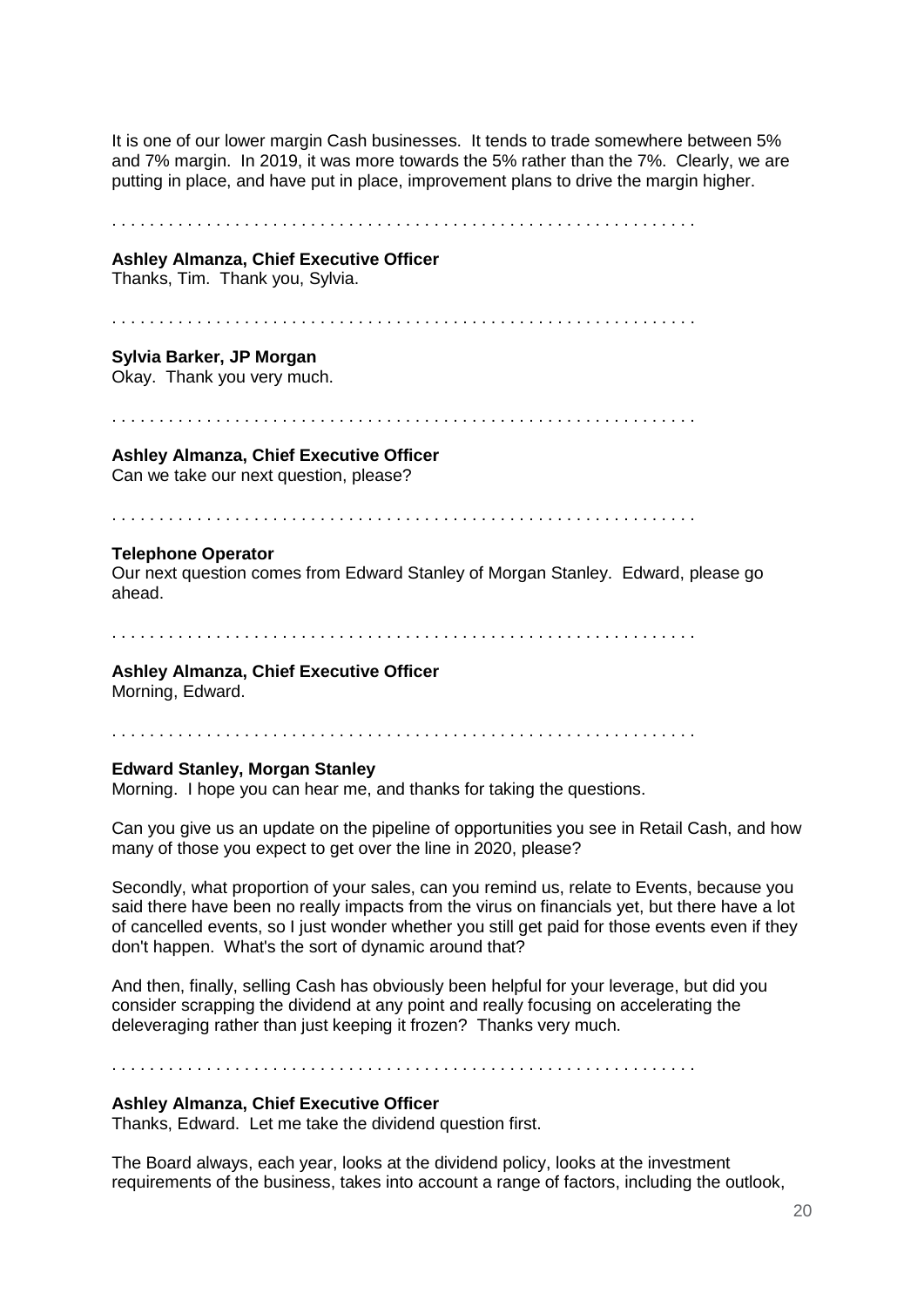expected growth in the business, and the financial position of the business, and all of that was done in, I believe, the same rigorous fashion that it's done each year. And we are quite content that this is an appropriate level of dividend given both the outlook for the business and the investment requirements.

So, the policy that we announced today is a, I believe, well-considered position.

On Events, Events sits within our Hospitality & Leisure segment which, for the Group, as a whole, is 2% of revenues. Most of our Events business is in the Northern Hemisphere and it is weighted towards the summer months. That's when we do most of our Events business.

We have had some cancelled events, not many. I'm aware of a few in Continental Europe, and, if the event is cancelled, I think it's safe to assume we don't get paid. We might recover some of our upfront costs, but we certainly wouldn't get paid for the security over the event period.

We do tend to manage our Event business with a very flexible labour model, so we can respond quite quickly in most cases without excessive cost.

On the Retail Cash Solutions pipeline, the pipeline looks a bit different now because we're putting more resource to work in the Small Box sector. I think I did mention we won a contract for 7,000 locations, 7,000 stores, and that was a single contract, one customer. And that will mobilise during 2020.

We have just won another Small Box contract hot on the heels of the first win, for about 1,000 stores. So, we do have quite a busy period ahead of us in terms of mobilising contracts.

And, obviously, when you win a big contract there's good news and I suppose, if you're glass half full, some bad news - Your pipeline goes down when you win a big contract. The good news is you've won the contract. So, we do have quite a bit of work to do now to replenish our Small Box contract, and we'll be looking to add a bit more resource to our sales and marketing team.

So, a good, I think, you know, a dozen pipeline opportunities or more, actually, not very hard to find in the Small Box space.

In Big Box, about the same level of pilots this year. It's difficult to predict how many we'll get over the line. It is a bit like London buses. You have a long quiet period and then they come along - probably unfair to London Transport, but anyway - they come along in a lumpy fashion.

I think we're all feeling confident that we'll get some of them over the line and that we will continue to grow Retail Cash Solutions at double-digit rate.

I think that's probably the best metric we can give you rather than how many pilots we'll get over the line in a particular year because, also, what matters, of course, if the size of the pilot. So, if you'd asked me that question 12 months ago I would have hesitated before suggesting we would win a 7,000 store contract, and that matters more than winning 10 pilots of 50.

So, hopefully that gives a bit of colour. Probably not as much precision as you would like. But, in summary, we expect that business to continue to grow at double-digit rates.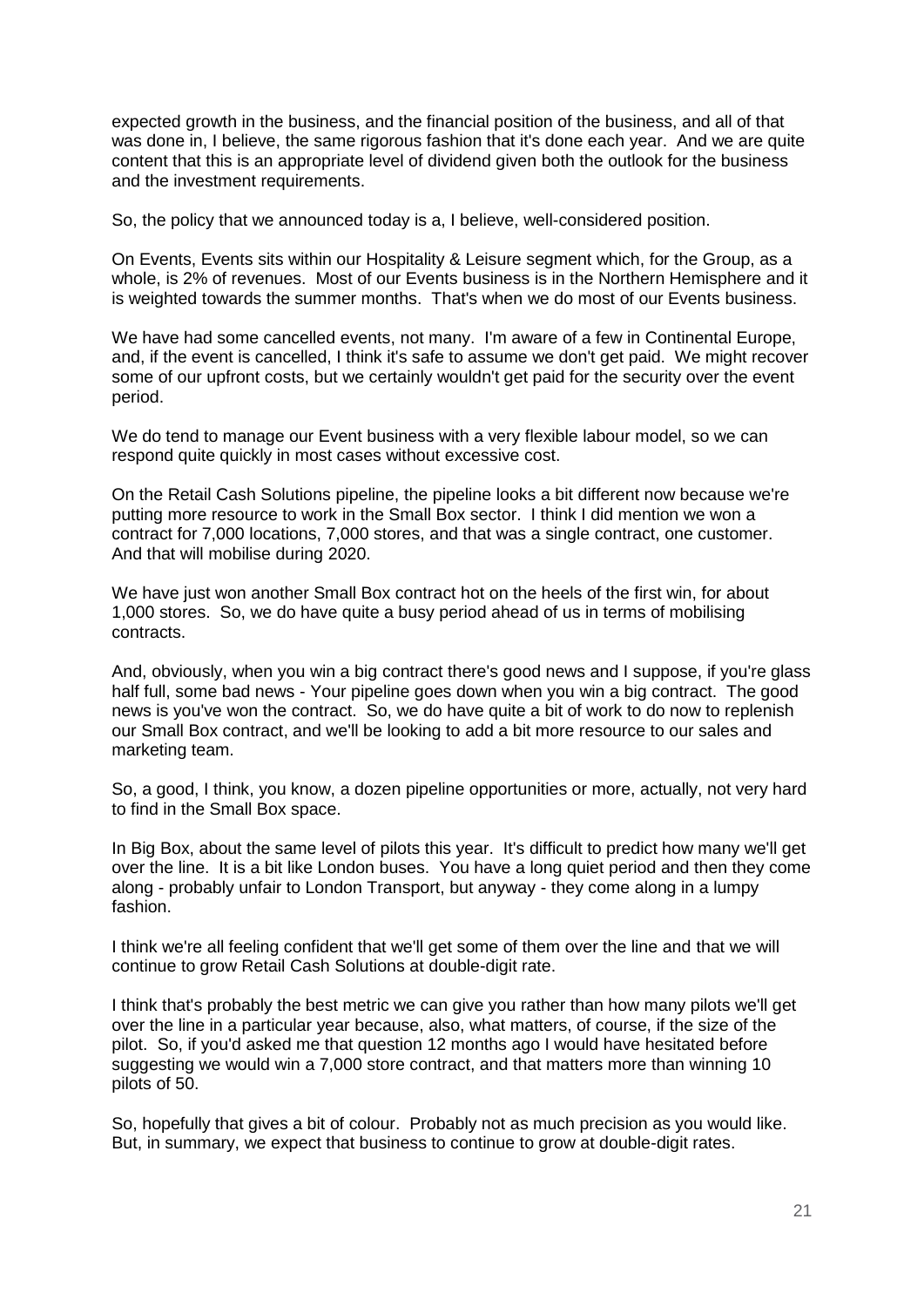And we should not neglect to mention Deposita which continues to perform very well and expand outside of its original market in Southern Africa, and is now, as I mentioned in the presentation, got very clear brand recognition.

I was visiting with some customers and partners recently, and actually post the announcement of the Brink's transaction, the frequently asked question I received was - Will you please continue to supply Deposita to the business - from local end customers and local partners. So, I think that business is in a good position.

Thanks, Ed.

. . . . . . . . . . . . . . . . . . . . . . . . . . . . . . . . . . . . . . . . . . . . . . . . . . . . . . . . . . . . . .

### **Edward Stanley, Morgan Stanley**

Thank you.

. . . . . . . . . . . . . . . . . . . . . . . . . . . . . . . . . . . . . . . . . . . . . . . . . . . . . . . . . . . . . .

### **Telephone Operator**

Our next question comes from Steven Goulden of Deutsche Bank. Steven, please go ahead.

#### . . . . . . . . . . . . . . . . . . . . . . . . . . . . . . . . . . . . . . . . . . . . . . . . . . . . . . . . . . . . . .

### **Ashley Almanza, Chief Executive Officer**

Good morning, Steven.

. . . . . . . . . . . . . . . . . . . . . . . . . . . . . . . . . . . . . . . . . . . . . . . . . . . . . . . . . . . . . .

### **Steven Goulden, Deutsche Bank**

Hi there. Thanks for taking my question. I've got three, if you will.

So, firstly, just on the UK goodwill write-off, can you just give us a bit more colour around that and why specifically now, you know, post the Cash sale, you know - before you were talking about the fact that you see that business as a kind of quasi utility business in line with what you're doing in the Netherlands, but obviously you've just done a major goodwill writeoff, so if you could kind of describe the circle around, give us a bit of an explanation.

Secondly, just on the free cash flow, going through your cash flow statement, there appears to be a roughly 157 adjustment in the cash flow from financing. Is this IFRS 16 adjustment out of the otherwise higher depreciation? In which case, you know, free cash flow for equity is pretty much close to zero. Can you just give me a bit more of an understanding there? That would very helpful.

And then the last one was just on the pension. Obviously, the pension liability went up, which, I think, surprised some people. Could you give us a bit of a colour there too? That'll be great. Thank you very much.

. . . . . . . . . . . . . . . . . . . . . . . . . . . . . . . . . . . . . . . . . . . . . . . . . . . . . . . . . . . . . .

### **Ashley Almanza, Chief Executive Officer**

Thanks, Steven. I think most of those questions are probably for Tim, particularly the sort of specialist area of goodwill accounting.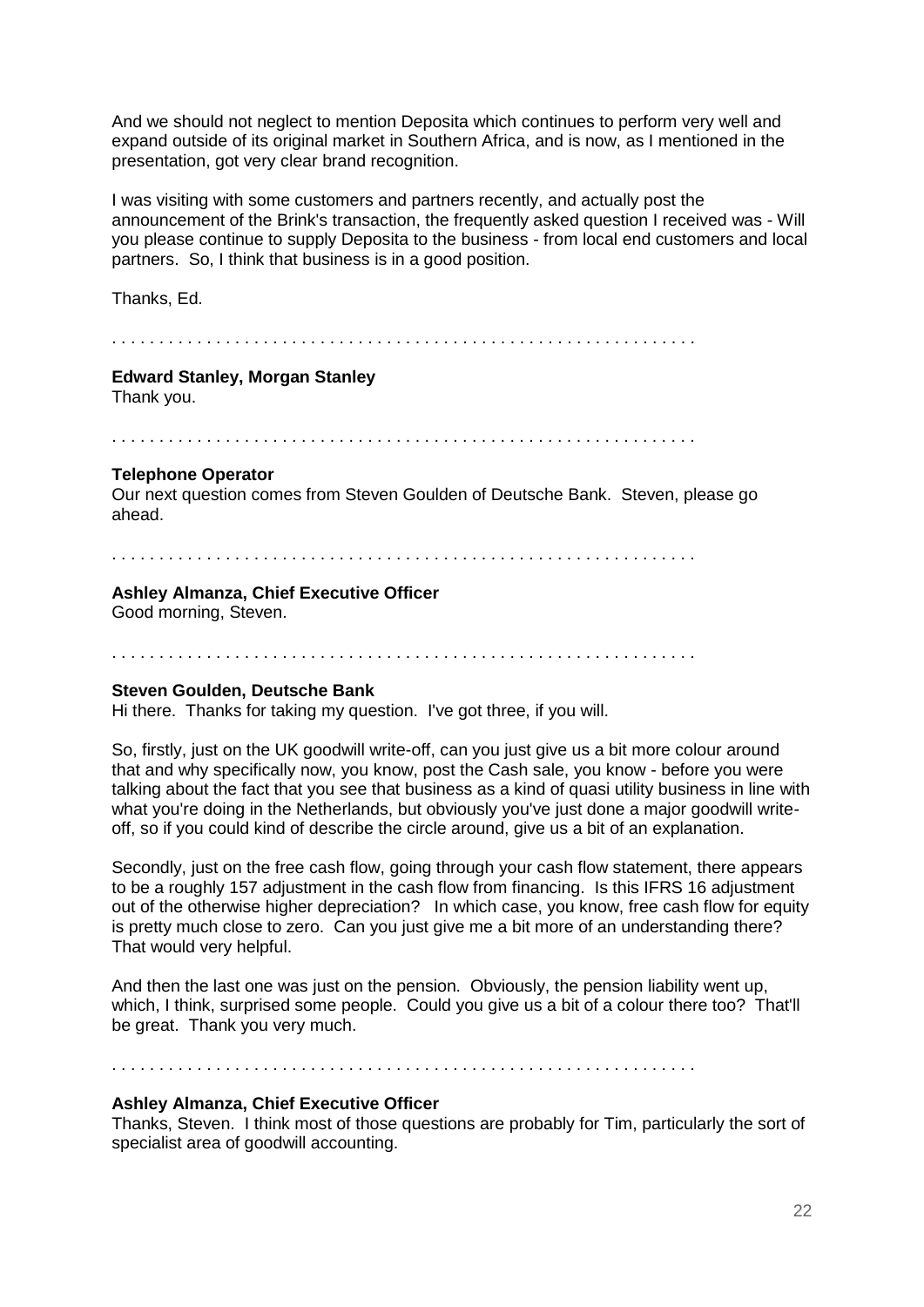Just, though, one comment on timing. Nothing to do with deposal. I think a complete coincidence that that goodwill write-off was taking place at the same time as the Cash disposal.

Obviously, the profit from the disposal will only appear in the 2020 accounts, but, Tim, could you pick up?

. . . . . . . . . . . . . . . . . . . . . . . . . . . . . . . . . . . . . . . . . . . . . . . . . . . . . . . . . . . . . .

### **Tim Weller, Chief Financial Officer**

Yeah. I'll take them in reverse order.

The pension deficit post tax in 2019 is £330m compared with the £302m we had in last year's accounts. Last year's accounts did include I think it was about £50m or so of pension deficit in respect of the Netherlands business, which, because that is being sold as part of the Brink's transaction, that now sits in discontinued businesses in the balance sheet.

So, there has been an increase from year end in terms of the pension scheme deficit. And, actually, from the half year as well. The principle reason is discount rates dropping from, where were we, 2.85% at last year end to 2% this year, inflation coming down slightly.

The triennial valuation was agreed with an effective date of April 2018 during the course of last year. Actuarial valuations can move at a somewhat glacial pace, and took a while to get it agreed. Under that agreement the deficit contributions in respect of the UK schemes are around £50m a year, growing slightly as we move forward. So, the 2020 contribution is £53m. The next triennial, the effective date will April 2021, and I expect I'll be talking to you sometime during 2022 about the outcome of that, knowing the pace at which the pension scheme discussions move.

On free cash flow, probably the easiest statement to look at is on page 42 of the announcement itself because that actually shows the movements in cash flow that results in the shift in net debt from the £2bn last year to the £2,092m this year. And that candidly strips our the vagaries of the IRFS 16 accounting, and I think is a clearer presentation of the cash flow, sadly, than results from accounting standards these days.

You can see in there the effect of new leases on our net debt. So, in 2018, we had £125m of new leases that came into the business. That dropped to £78m, therefore, the increase in net debt from leases in the year was lower.

A point to note about cash flows moving forward is obviously post the Brink's transaction, the cash flows relative to those businesses will actually drop out.

Capex in respect of the disposed businesses represents about 25% of the Group capex number versus around 13% of the PBITA.

So, one of the benefits that comes from the disposal, in addition to receiving £78m of net cash, is the capital intensity of the remaining businesses is lower.

As I mentioned in the presentation, the other point moving forwards is the drags we have seen from legacy contracts are expected to diminish as we benefit from the tight controls we've operated within the Group since 2013.

And then, finally, on the goodwill write-off, we carry out impairment testing and goodwill every year. And the goodwill write-off itself in respect of UK Cash, that goodwill actually arose in 2004 on the merger of, I think it was Group 4 Falck with Securicor, and at that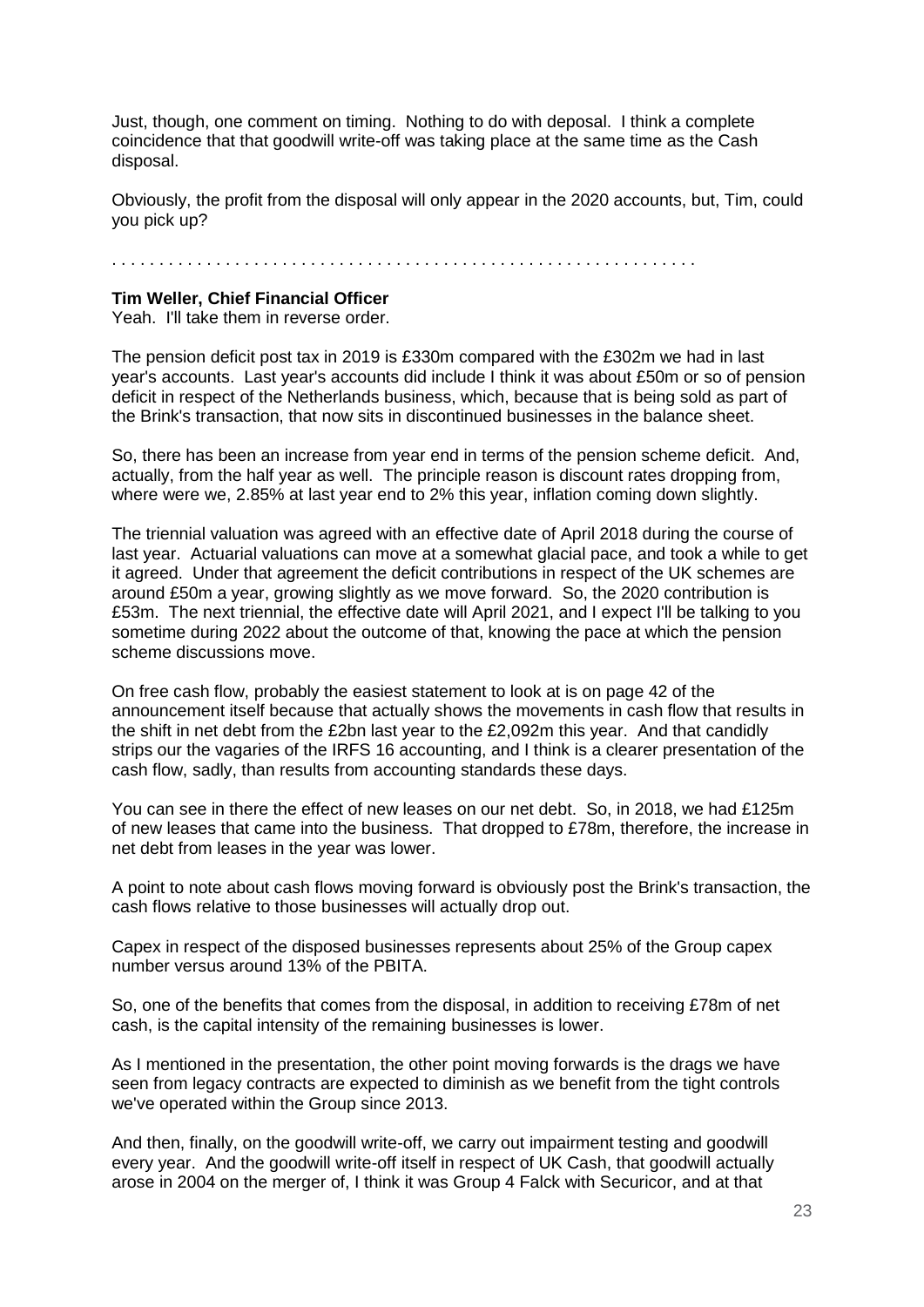particular point in time, as part of merger accounting, we had to fair value all the different businesses.

Patently, the UK Cash market was very, very different in 2004 than it is now. There's been a material reduction in Cash volumes in that market. ATMs estates have reduced significantly. And, as part of this year's impairment testing, looking at the performance of the business and I mentioned in response to Sylvia's question what the margins are on that business - the result is that the allocated goodwill from 2004 transaction cannot be supported by the cash flows expected to be delivered by the UK Cash business moving forwards.

. . . . . . . . . . . . . . . . . . . . . . . . . . . . . . . . . . . . . . . . . . . . . . . . . . . . . . . . . . . . . .

#### **Ashley Almanza, Chief Executive Officer**

Thank you, Tim. Could we take our next question, please?

. . . . . . . . . . . . . . . . . . . . . . . . . . . . . . . . . . . . . . . . . . . . . . . . . . . . . . . . . . . . . .

#### **Telephone Operator**

Our next question comes from Bartek Pastwa of Schroders. Bartek, please go ahead.

. . . . . . . . . . . . . . . . . . . . . . . . . . . . . . . . . . . . . . . . . . . . . . . . . . . . . . . . . . . . . .

### **Bartek Pastwa, Schroders**

Good morning. Most of the questions were answered actually, but you mentioned in the context of Coronavirus, you talked about your input-based and output-based contracts. Would you be able to just…

. . . . . . . . . . . . . . . . . . . . . . . . . . . . . . . . . . . . . . . . . . . . . . . . . . . . . . . . . . . . . .

#### **Ashley Almanza, Chief Executive Officer**

I'm sorry, Bartek. The line is quite poor. Could your repeat your question, please, on Coronavirus?

. . . . . . . . . . . . . . . . . . . . . . . . . . . . . . . . . . . . . . . . . . . . . . . . . . . . . . . . . . . . . .

### **Telephone Operator**

Bartek, your line is open. Please go ahead.

. . . . . . . . . . . . . . . . . . . . . . . . . . . . . . . . . . . . . . . . . . . . . . . . . . . . . . . . . . . . . .

### **Ashley Almanza, Chief Executive Officer**

Operator, I think we might have lost -

. . . . . . . . . . . . . . . . . . . . . . . . . . . . . . . . . . . . . . . . . . . . . . . . . . . . . . . . . . . . . .

#### **Telephone Operator**

Our next question comes from Paul Checketts of Barclays. Paul, please go ahead.

. . . . . . . . . . . . . . . . . . . . . . . . . . . . . . . . . . . . . . . . . . . . . . . . . . . . . . . . . . . . . .

# **Ashley Almanza, Chief Executive Officer**

Morning, Paul.

. . . . . . . . . . . . . . . . . . . . . . . . . . . . . . . . . . . . . . . . . . . . . . . . . . . . . . . . . . . . . .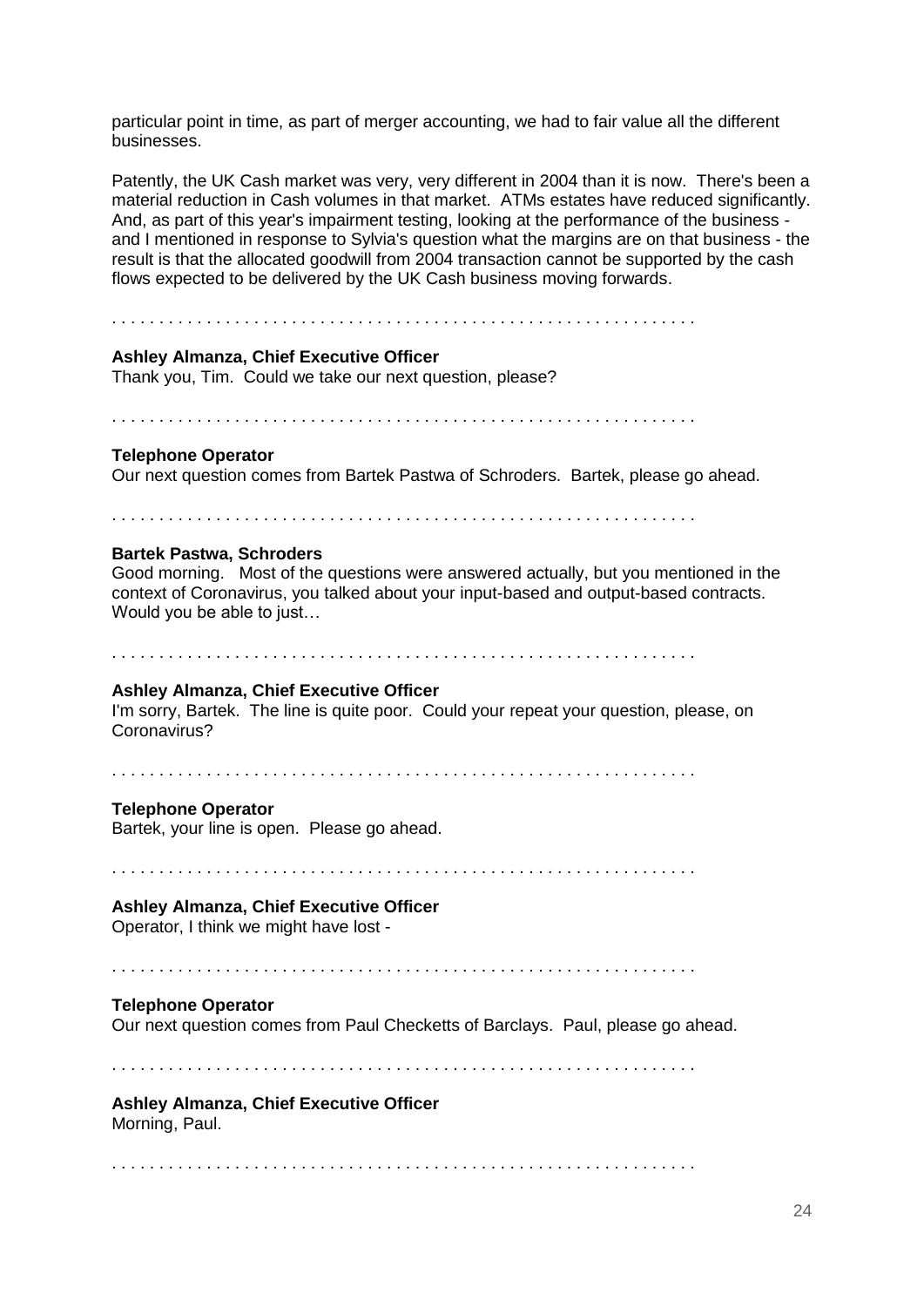### **Paul Checketts, Barclays**

Morning. I've got three questions, please.

The first, could you just run us through what you think various restructuring, separation and any other one-off cash costs would be for 2020?

The second is, I couldn't see it in the Annual Report, but, again, would you just remind us what your covenants are on the debt?

And then, lastly, if you looked at the Retail Cash Solutions business, how much of the revenue at the minute is ongoing service revenue? Thanks.

. . . . . . . . . . . . . . . . . . . . . . . . . . . . . . . . . . . . . . . . . . . . . . . . . . . . . . . . . . . . . .

#### **Ashley Almanza, Chief Executive Officer**

Thanks, Paul. I'll ask Tim to comment on the covenants and perhaps assist on the split of the RCS revenue. I think you'll have to include Deposita in that.

But, restructuring, £30m from our new programme over two years would be the expected spend. I think we try and target a 12 month payback where possible. So, if we take our £15m to £20m, plus the £10m from our previous programme, then we're looking to spend around £30m this year and next year.

Other one-off separation costs, I think we've got -

. . . . . . . . . . . . . . . . . . . . . . . . . . . . . . . . . . . . . . . . . . . . . . . . . . . . . . . . . . . . . .

### **Tim Weller, Chief Financial Officer**

It's £12m to go.

. . . . . . . . . . . . . . . . . . . . . . . . . . . . . . . . . . . . . . . . . . . . . . . . . . . . . . . . . . . . . .

#### **Ashley Almanza, Chief Executive Officer**

£12m to go. There you go. £12m to go.

Covenant.

. . . . . . . . . . . . . . . . . . . . . . . . . . . . . . . . . . . . . . . . . . . . . . . . . . . . . . . . . . . . . .

### **Tim Weller, Chief Financial Officer**

Covenant. In the US product placements and the bonds we've got in place, the covenant is net debt to EBITDA of 3.5x.

. . . . . . . . . . . . . . . . . . . . . . . . . . . . . . . . . . . . . . . . . . . . . . . . . . . . . . . . . . . . . .

#### **Ashley Almanza, Chief Executive Officer**

Thanks, Tim.

The split, there isn't a steady state because it depends on whether you're mobilising or not. Obviously, as we mobilise - I'm talking about Retail Cash Solutions now - as we mobilise, I was going to say two, but it's three major contracts, part of our revenues will include mobilisation revenues and, occasionally, the customer asks us to supply the equipment in our North American business. It's not something that we see as the core of the business, and so we would aim to have half or more of our revenues in any year coming from services.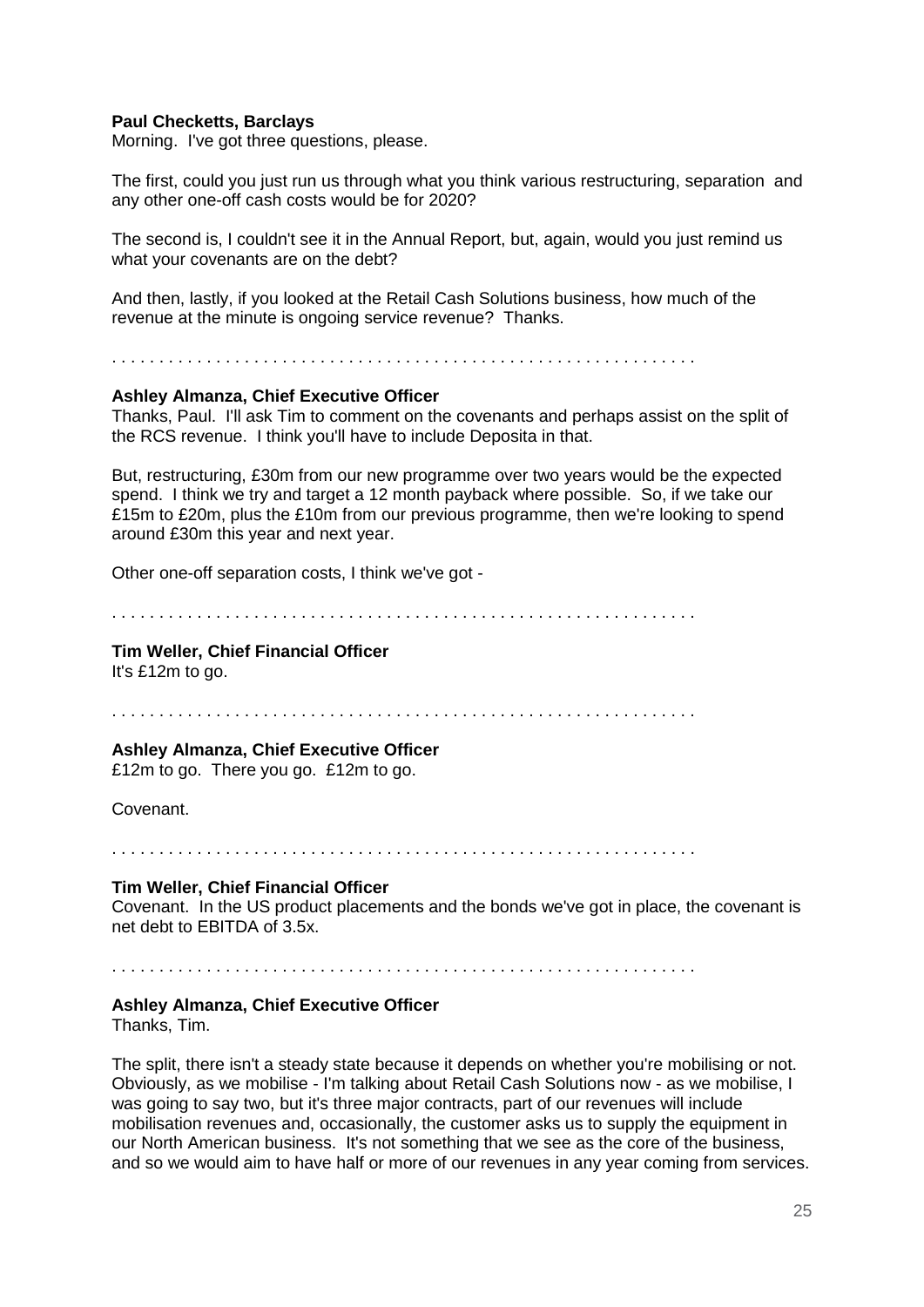In Deposita it's a bit different because we do own the equipment business as well, and so it's the reverse. More than half of our annual revenues in Deposita will come from equipment and mobilisation revenues.

Thanks, Paul.

We have another question, I believe.

. . . . . . . . . . . . . . . . . . . . . . . . . . . . . . . . . . . . . . . . . . . . . . . . . . . . . . . . . . . . . . **Telephone Operator** 

We now have a question from Bartek Pastwa. Bartek, please go ahead.

. . . . . . . . . . . . . . . . . . . . . . . . . . . . . . . . . . . . . . . . . . . . . . . . . . . . . . . . . . . . . .

**Ashley Almanza, Chief Executive Officer** Bartek, welcome back.

. . . . . . . . . . . . . . . . . . . . . . . . . . . . . . . . . . . . . . . . . . . . . . . . . . . . . . . . . . . . . .

### **Bartek Pastwa, Schroders**

Hi. Can you hear me now?

. . . . . . . . . . . . . . . . . . . . . . . . . . . . . . . . . . . . . . . . . . . . . . . . . . . . . . . . . . . . . .

### **Ashley Almanza, Chief Executive Officer**  Yes.

. . . . . . . . . . . . . . . . . . . . . . . . . . . . . . . . . . . . . . . . . . . . . . . . . . . . . . . . . . . . . .

### **Telephone Operator**

Your line is open.

. . . . . . . . . . . . . . . . . . . . . . . . . . . . . . . . . . . . . . . . . . . . . . . . . . . . . . . . . . . . . .

### **Bartek Pastwa, Schroders**

Okay. I just wanted to ask you to clarify the input-based versus output-based contracts. What are the percentages of that for your business? Thank you.

. . . . . . . . . . . . . . . . . . . . . . . . . . . . . . . . . . . . . . . . . . . . . . . . . . . . . . . . . . . . . .

### **Ashley Almanza, Chief Executive Officer**

Okay. So, Bartek, I think what you're referring to is my comment about input and outputbased contracts. Literally, this is market by market, and customer by customer that we would have these discussions. But, in some contracts, you get paid for delivering a service, a defined service, and there is flexibility as to how that service can be rendered. So that's what we could call an output-based contract.

And in others, it will be, for example, so many people, so many hours in these times at these posts. And that would be an input-based contract.

And the point I was making was we have more flexibility on the output-based contracts, and these are spread throughout the business, whereas, on the input-based contracts, we have to, and we are, going to customers and, by and large, in fact without exception so far, having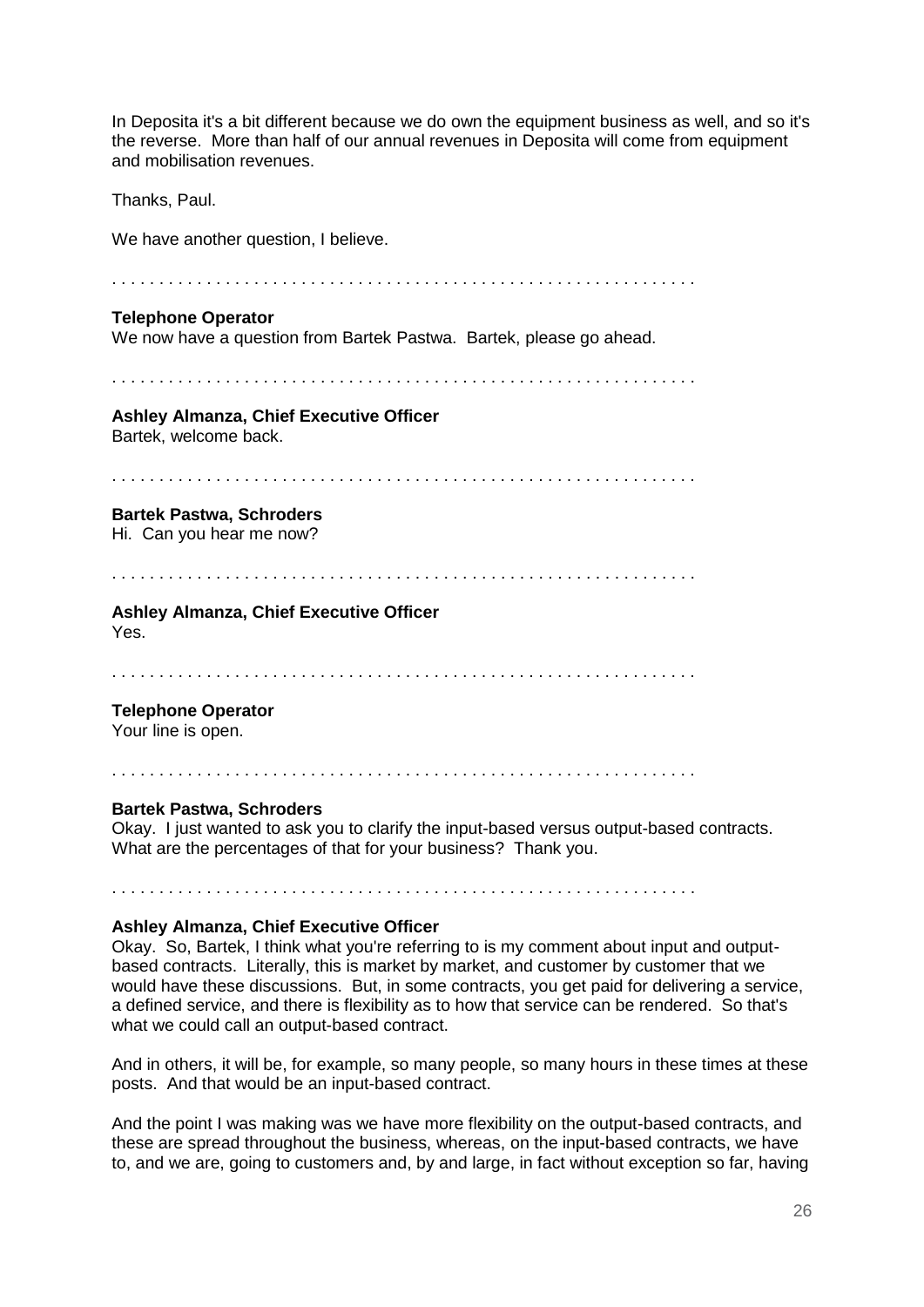constructive discussions about how we could help them manage security provision if either they or we had a significant infection rate in a particular location.

And, bear in mind that it does rather depend on which of those it is. In other words, if the customer, at a particular location, has a Coronavirus infection, and that facility, for example, the local health authority, closes that facility, then we enjoy much better protection in those circumstances. We would not expect, contractually, to take the revenue impact of that decision.

If, on the other hand, one of our security officers, unfortunately, became infected, or several of our security officers became infected, and we couldn't deliver on an input-based contract, all of the posts in the required time, then we would be on the line for the revenue effect of not providing all of those officers.

So, that was the point. And, where that happens, you know, it hasn't happened yet, but if it were to happen, the first thing you do is you look, if it's a business, it's incurring overtime, the first and most obvious thing you do is you look to reduce overtime and deploy within standard hours to those contracts that are short. And, if that doesn't work, then you go to mutual aid.

And mutual aid can be either internal or external. Internal mutual aid would be by agreement with customers, sharing security resources across multiple sites. And then external, we go to some sub-contractors. It's extremely unlikely we would go to a large competitor, but we do have some sub-contractors who help us out for what we call peak shaving at times. And, where we have an Events business in a particular market, we also have a reserve force that we can call on.

So, there are a number of lines of defence that are available to us should the need arise. And, hopefully, that clarifies the distinction between input and output-based contracts.

. . . . . . . . . . . . . . . . . . . . . . . . . . . . . . . . . . . . . . . . . . . . . . . . . . . . . . . . . . . . . .

#### **Bartek Pastwa, Schroders**

Thank you. Yes, I understand the distinction quite well now, but would you be able to guide us into - are input-based contracts, you know, 50%, 70% of your business? Roughly, what sort of magnitude on that am I looking at?

. . . . . . . . . . . . . . . . . . . . . . . . . . . . . . . . . . . . . . . . . . . . . . . . . . . . . . . . . . . . . .

#### **Ashley Almanza, Chief Executive Officer**

Okay. Look, there isn't a standard by market, and the reason I say that it's obviously, at this stage at least, very important for us to be looking at it on a by market basis.

Input-based contracts are quite typical in North America, whereas, in Africa, it's not unusual to see an output-based contract. In Asia, we have both. And, as I mentioned earlier, so far the impact has been insignificant.

So, again, I think even with an input-based contract, it rather depends on why that particular facility is being turned down or closed. But I think, you know, rule of thumb, in Asia, you could comfortably assume at least half of our contracts are input-based.

. . . . . . . . . . . . . . . . . . . . . . . . . . . . . . . . . . . . . . . . . . . . . . . . . . . . . . . . . . . . . .

**Bartek Pastwa, Schroders**  Thank you very much.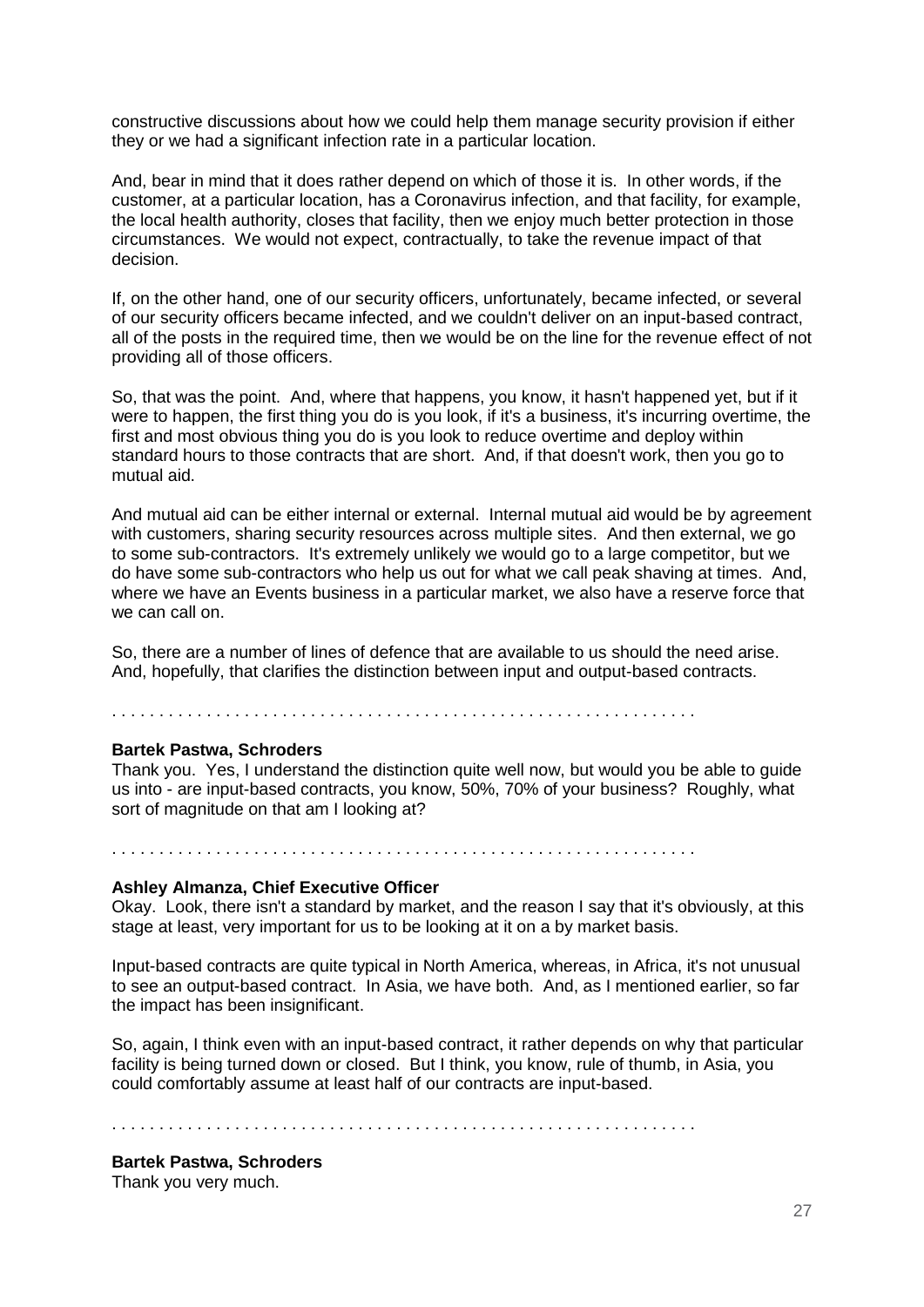#### . . . . . . . . . . . . . . . . . . . . . . . . . . . . . . . . . . . . . . . . . . . . . . . . . . . . . . . . . . . . . .

### **Ashley Almanza, Chief Executive Officer**

You're welcome.

. . . . . . . . . . . . . . . . . . . . . . . . . . . . . . . . . . . . . . . . . . . . . . . . . . . . . . . . . . . . . .

### **Telephone Operator**

We now have a question from Chirag Vadhia of HSBC. Chirag, please go ahead.

. . . . . . . . . . . . . . . . . . . . . . . . . . . . . . . . . . . . . . . . . . . . . . . . . . . . . . . . . . . . . .

### **Chirag Vadhia, HSBC**

Hi there. Just a few from me.

Firstly, just on retaining the UK Cash business, as you mentioned, because two thirds of the pensions is sort of associated with this, but does the Pension Regulator have any input in the decision behind that retention of the business and that pension?

And, secondly, just going back to the goodwill side of the business and the impairments and the Cash business and the Facility Management business, could you just give further details as to why you have chosen to take it at this stage, and, also, how comfortable you are around the assumptions behind the impairment testing? Thank you.

. . . . . . . . . . . . . . . . . . . . . . . . . . . . . . . . . . . . . . . . . . . . . . . . . . . . . . . . . . . . . .

### **Ashley Almanza, Chief Executive Officer**

So, let me start and then Tim, if you could add, please.

UK Cash Pension Regulator, this was a decision taken by the Board of the company, not the Pension Regulator.

We do have a good relationship with the pension trustees, and we kept them appropriately informed through the Cash separation review, but this was absolutely a decision taken by the Board, the company, not the Regulator.

And on timing of goodwill, as I said earlier, it is a coincidence that it coincided with our announcement roughly of the disposal of the Cash business.

We are required to perform a goodwill impairment test every year, every financial year, so it was the end of the financial year, and it was part of routine impairment testing. And, as I think Tim explained, what we did was we looked at the rate of bank branch closures, ATM closures and the future levels of revenue available to that business, and, you can imagine that, from an accounting point of view, assets, you have to demonstrate virtual certainty whereas costs are taken as a given.

What I mean by that is, of course, having decided to keep this business, we're going to maximise its value. We are going to pursue bank processing, outsourcing of bank processing volumes, and, of course, it's our goal to improve the profitability and the margin of that business.

And, you know, we could, down the track, find out that the business is performing better than the assumptions that went into the impairment test, but, as I'm sure you know, that's not the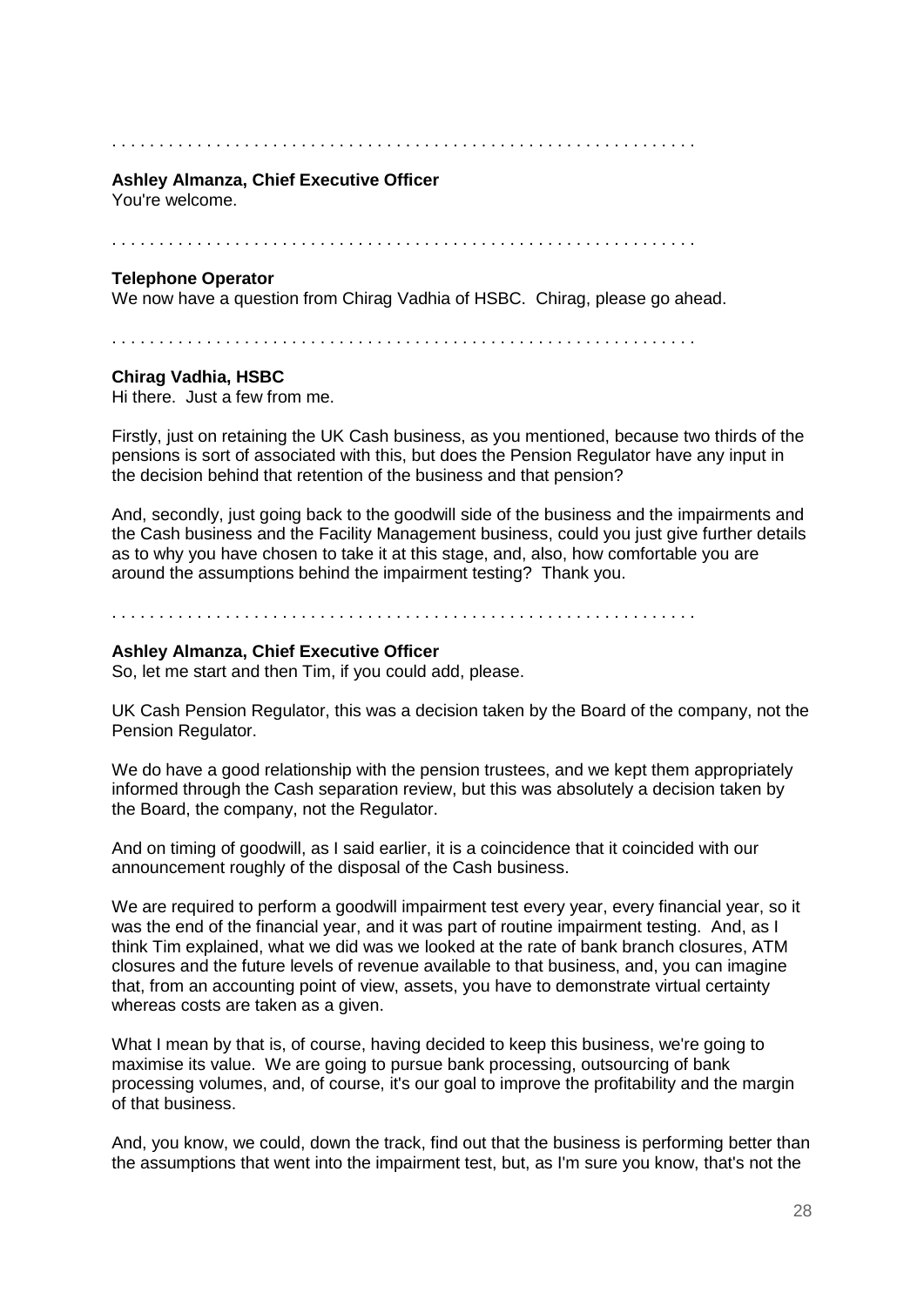way the impairment test works. You can't discount all of the future upside. You have to take a pragmatic view.

. . . . . . . . . . . . . . . . . . . . . . . . . . . . . . . . . . . . . . . . . . . . . . . . . . . . . . . . . . . . . .

### **Tim Weller, Chief Financial Officer**

Nor do you write-back goodwill if the business improves.

I mean, I guess, at the heart of question is a fairly obvious point. Are we comfortable with the forecast we've used for the impairment test? And the answer is yes. And, clearly, we went through those in some considerable detail. If you're going to do one of these things we might as well be prudent.

And we clearly had a choice, for example, around the UK Cash business about the precise quantum of the goodwill write-off. Writing all of it off in one go, because there was a mathematical impairment coming out of an NPV model, seemed to make sense to us. And then, if you like, there is no ongoing residual impairment testing one has to do for a goodwill balance that arose from a very different view of the world, dating back to 2004.

. . . . . . . . . . . . . . . . . . . . . . . . . . . . . . . . . . . . . . . . . . . . . . . . . . . . . . . . . . . . . .

### **Ashley Almanza, Chief Executive Officer**

So, all of the goodwill attaching to that business is gone.

. . . . . . . . . . . . . . . . . . . . . . . . . . . . . . . . . . . . . . . . . . . . . . . . . . . . . . . . . . . . . .

#### **Chirag Vadhia, HSBC**

And just on the Facility Management business as well?

. . . . . . . . . . . . . . . . . . . . . . . . . . . . . . . . . . . . . . . . . . . . . . . . . . . . . . . . . . . . . .

#### **Tim Weller, Chief Financial Officer**

Yeah. So, there's about £30m of remaining goodwill in respect of the FM. I'll make the point again, if you're doing this, you might as well be prudent. And we believe we've taken a prudent approach to the forecasts used for impairment testing for Facilities Management.

. . . . . . . . . . . . . . . . . . . . . . . . . . . . . . . . . . . . . . . . . . . . . . . . . . . . . . . . . . . . . .

### **Chirag Vadhia, HSBC**

Thanks.

. . . . . . . . . . . . . . . . . . . . . . . . . . . . . . . . . . . . . . . . . . . . . . . . . . . . . . . . . . . . . .

### **Ashley Almanza, Chief Executive Officer**

Thanks, Chirag.

. . . . . . . . . . . . . . . . . . . . . . . . . . . . . . . . . . . . . . . . . . . . . . . . . . . . . . . . . . . . . .

### **Telephone Operator**

We have no further questions on the line.

. . . . . . . . . . . . . . . . . . . . . . . . . . . . . . . . . . . . . . . . . . . . . . . . . . . . . . . . . . . . . .

### **Ashley Almanza, Chief Executive Officer**

And, Helen, do you have any by email?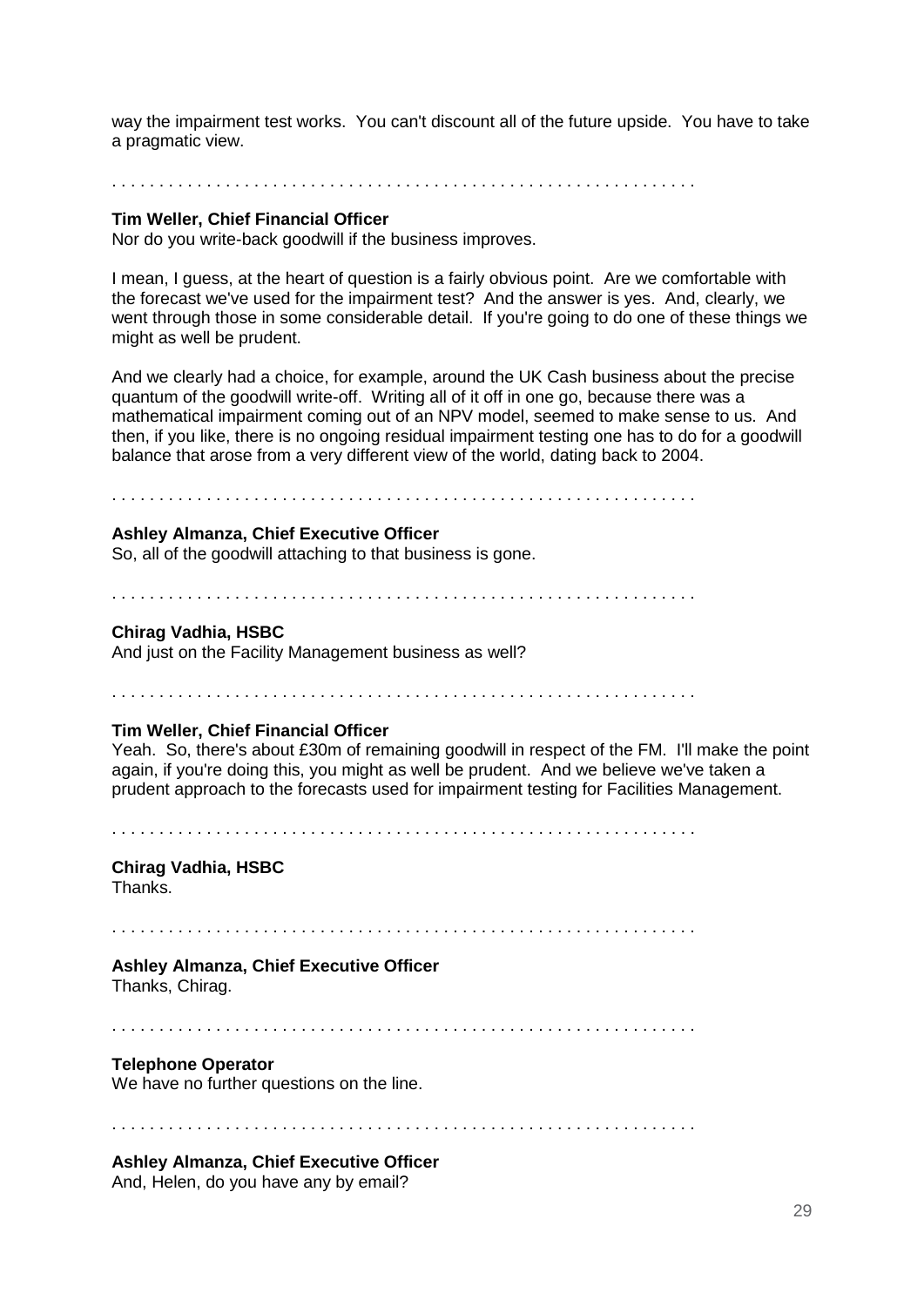#### . . . . . . . . . . . . . . . . . . . . . . . . . . . . . . . . . . . . . . . . . . . . . . . . . . . . . . . . . . . . . .

### **Helen Parris, Director of Investor Relations**

Yes. I just have one question. If it's okay, I'm going to summarise it. It's from Stuart Gatley at Estate Investments Limited.

I think his questions really are around the Group pipeline in terms of sales outlook and the book of business that we have, and our win rate. So, sort of, what do we have already, both in terms of what we've won, our, sort of, retained business going forward, and the sales pipeline? Thank you.

. . . . . . . . . . . . . . . . . . . . . . . . . . . . . . . . . . . . . . . . . . . . . . . . . . . . . . . . . . . . . .

#### **Ashley Almanza, Chief Executive Officer**

Thanks very much.

I'll answer this in old money, in other words including the Cash businesses that are going to leave the Group because that's the easiest reference point for those who follow this data.

I mentioned in the presentation that, in 2019, we had new contract wins with an annual contract value of £1.5bn, which I think is probably a high point for us in recent years. And, through our retention programme, we retained good contract retention, around 90%.

Not all of those contracts will have mobilised. I mean, on a sort of simple pro rating basis, you mobilise half of what you win during the year. You know, you would count as a full effect. So, much of what we won in 2019 will hit revenue in 2020.

Typically, we sustain a pipeline of between £5.5bn and £7bn. I can vary, obviously, if you have a number of big contract wins very close together, then your pipeline will reduce.

And, outside of our pipeline, we have qualified leads that fed the pipeline. And I would say our pipeline is in good health in all of the regions in which we operate.

We take, I think, now, a more aggressive approach at qualifying the pipeline early. What does that mean? It means we decide early on in an opportunity's life as to whether or not we're going to pursue it to the end. That's what we endeavour to do.

So, if you looked back five years, we would have had a bigger pipeline. And, on the face of it, bigger sounds better. Actually it isn't if you're not qualifying your pipeline aggressively.

So, our pipeline continues to be around £6bn, and our wins were £1.5bn, some of which will flow through into revenues this year, some of which we captured last year.

. . . . . . . . . . . . . . . . . . . . . . . . . . . . . . . . . . . . . . . . . . . . . . . . . . . . . . . . . . . . . .

#### **Helen Parris, Director of Investor Relations**

Okay. I have two more questions.

So, the first one is from Kean Marden at Jefferies. What was your year-on-year change in debtor days in 2019, and why have they been increasing since full year '16, and what is your medium-term target?

. . . . . . . . . . . . . . . . . . . . . . . . . . . . . . . . . . . . . . . . . . . . . . . . . . . . . . . . . . . . . .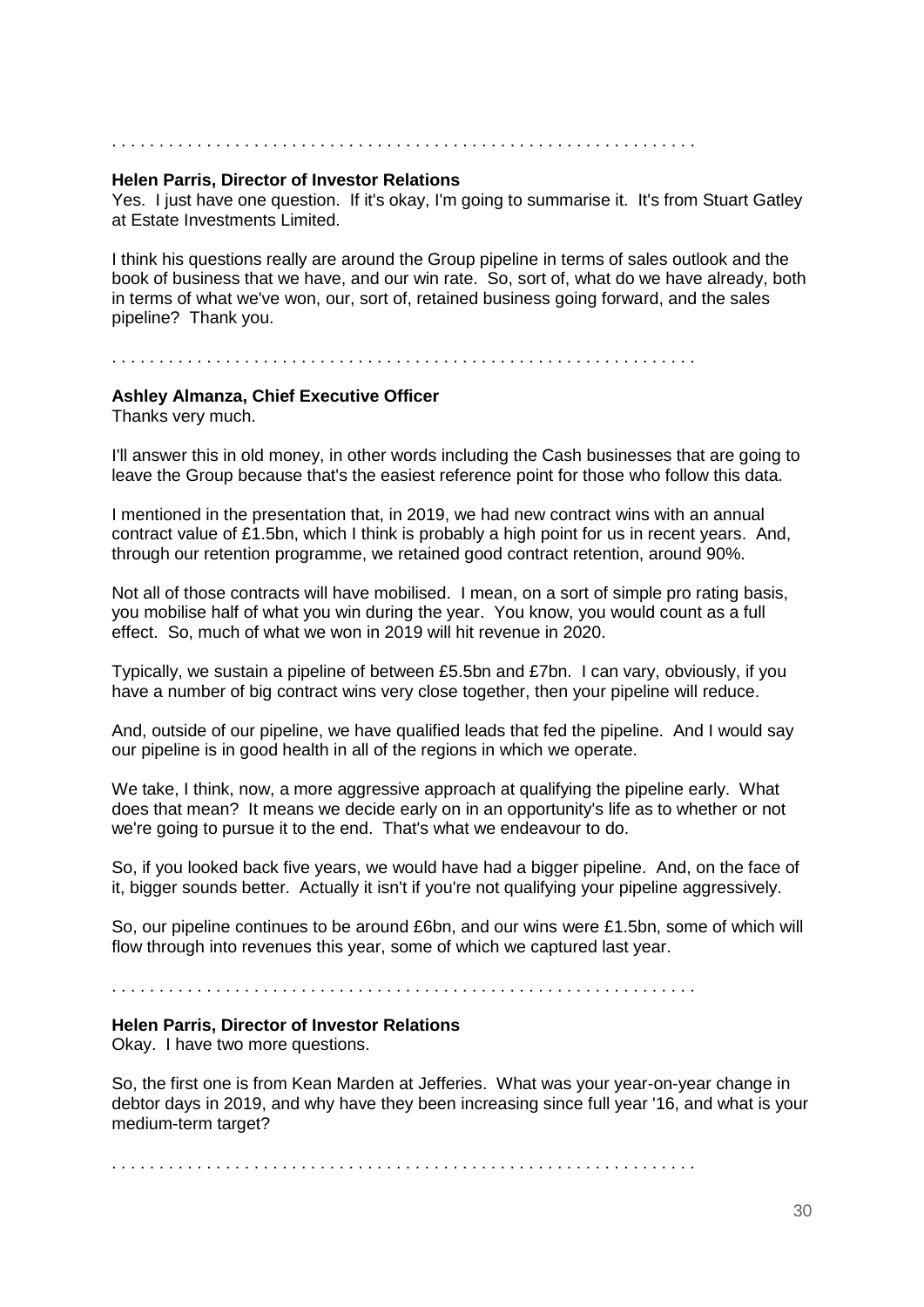### **Ashley Almanza, Chief Executive Officer**

Tim?

. . . . . . . . . . . . . . . . . . . . . . . . . . . . . . . . . . . . . . . . . . . . . . . . . . . . . . . . . . . . . .

### **Tim Weller, Chief Financial Officer**

The debtor days were up about four days, I think, from last year to this year. They're about 53, 54 at the moment.

Clearly, we manage working capital very effectively. We had a very good operating cash performance in the year, and, actually, we improved working capital across the course of 2019 versus the year in position, 2018.

It is a constant discussion with customers about what payments terms might be.

In a business where most of our costs are human resource and you pay wages on a weekly or monthly basis, if you see extended contract payment terms from customers, then that probably isn't economic unless it's a very high margin contract.

And some of the things that have led to extended payment terms have actually been some of the longer duration contracts. We've got some of the more technology rich contracts. The higher margin, effectively, remunerates the extended payment terms.

So, there's really a business mix, but it certainly is one of our performance indicators that we will continue to manage and continue to seek to improve on.

. . . . . . . . . . . . . . . . . . . . . . . . . . . . . . . . . . . . . . . . . . . . . . . . . . . . . . . . . . . . . .

### **Ashley Almanza, Chief Executive Officer**

And, just to add to that, I think Tim puts his finger on the key issue, which is business mix, and he's identified margin as a trade-off and, you know, driving in higher value added services gives us the higher margin and sometimes the customer asks for a trade-off.

But the other dimension is large enterprise accounts. So, we have been particularly successful in winning blue-chip large enterprise accounts. I'm sure you know, they tend to have very effective procurement processes and you have to understand where the market is at any point in time.

So, undoubtedly, in, I would say, North America, we've seen, in large enterprise spaces, the market shift a bit, and that's added some debtor days.

Helen.

. . . . . . . . . . . . . . . . . . . . . . . . . . . . . . . . . . . . . . . . . . . . . . . . . . . . . . . . . . . . . .

### **Helen Parris, Director of Investor Relations**

And the other question is sort of slightly sort of related is what is our exposure to the oil and gas industry, and how much are receivables in areas exposed to the Coronavirus and the oil and gas industry, and is there a risk of increased impairment from these? So, I think you've partly answered some of it, but the piece on the oil and gas industry.

. . . . . . . . . . . . . . . . . . . . . . . . . . . . . . . . . . . . . . . . . . . . . . . . . . . . . . . . . . . . . .

### **Ashley Almanza, Chief Executive Officer**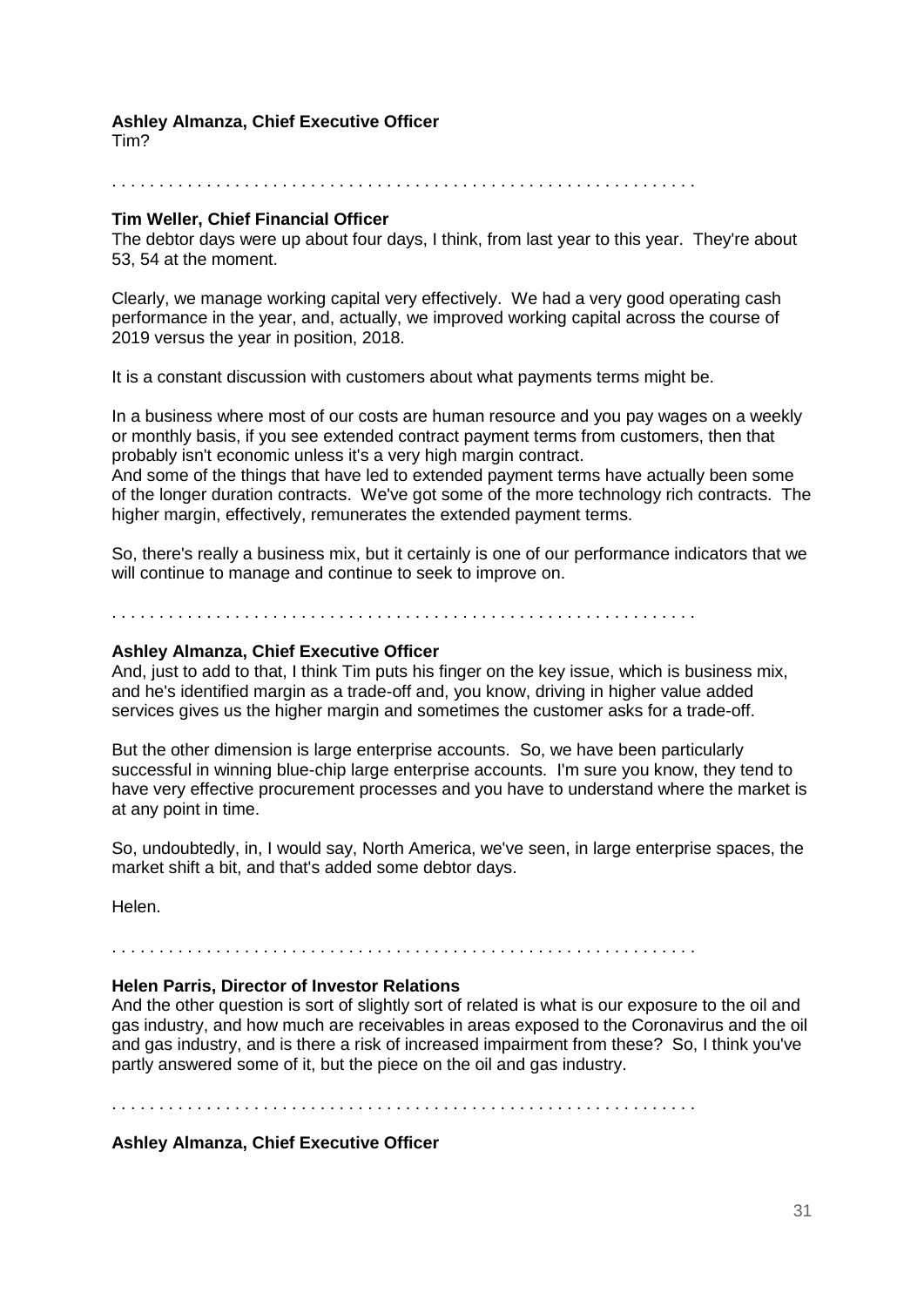So, a couple of points. One is most of our revenues, as it happens, are in Europe and North America. None of it is in Italy. None of it in Iran. And very little of it in China. So, on the face of it, not much of our revenue is exposed to what you might call current hotspots.

But we do have some large oil and gas clients. I won't name them. But we have some very large oil and - Typically, what we're talking about here is IOCs, so international oil companies rather than national oil companies, and our experience has been that they are good payers, and we expect that that will continue to be the case.

. . . . . . . . . . . . . . . . . . . . . . . . . . . . . . . . . . . . . . . . . . . . . . . . . . . . . . . . . . . . . .

### **Helen Parris, Director of Investor Relations**

I promise I haven't planted this question. It's from Nick Kissack at Schroders. The shares are down heavily today and have basically halved since the Cash disposal announcement. What is the market missing?

#### . . . . . . . . . . . . . . . . . . . . . . . . . . . . . . . . . . . . . . . . . . . . . . . . . . . . . . . . . . . . . .

#### **Ashley Almanza, Chief Executive Officer**

I think it's obviously a very relevant question, but it's also a very difficult question for executives to answer because our job is to manage the company and, obviously, we're acutely aware of the share price, and we're acutely aware of the pain that that inflicts on our shareholders.

I'll venture into dangerous waters a bit. It does seem to us that that net debt to EBITDA metric has been an important factor in the share price reaction to the announcement of the transaction.

I think, you know, it's clear to us, it's clear to the Board, it's clear to management, to our advisors, everybody, that it's a good transaction. It's the right thing to do strategically, and it's actually a good deal.

So, in and of itself, I don't believe that the market's reaction is to the deal per se, I think it's much more to do with net debt to EBITDA.

As Tim mentioned, we ended the year with leverage broadly where we expected it to be, and, as I understand it, broadly in line with analysts' consensus, so it's unlikely that leverage, if that data is correct, is the issue.

We were light on our PBITA by 2% or 3%, so that would have had some impact on net debt to EBITDA, but, fundamentally, leverage is where it was expected to be, and we're going to get the best part of £700m coming through the door, reducing net debt. Of course, we will also lose some EBITDA that's associated with those businesses.

So, you know, this is obviously something - I'm not talking now about the share price reaction, but the financial position of the company and the impact of the transaction on the strategy, the growth prospects for the business, the profitability of the business, and the financial position of the business, those are all fundamental questions that our Board looked at extremely carefully, and concluded, unanimously, you know, not marginally. So, it's not a marginal decision; concluded unanimously that that transaction was in the best interests of the company, shareholders and other stakeholders.

So, I can't explain the share price movement in its entirety. It's obviously, announcing that transaction in that week must have had some effect, but we're off more than the market, so it's not all of the effect. And, as best as we can tell, it is a focus on net debt to EBITDA.